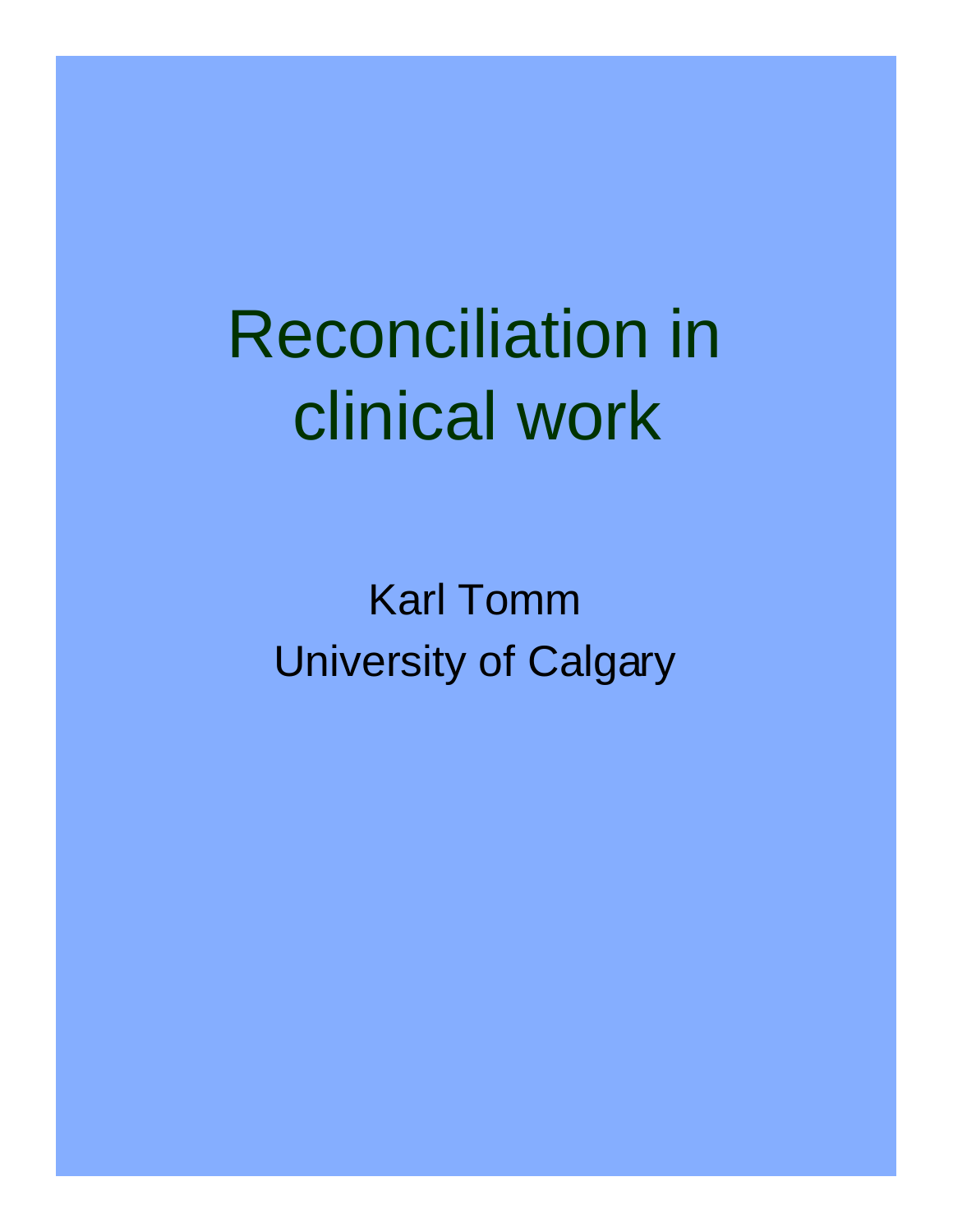### Reconciliation

• may be defined as the restoration of trust in an interpersonal relationship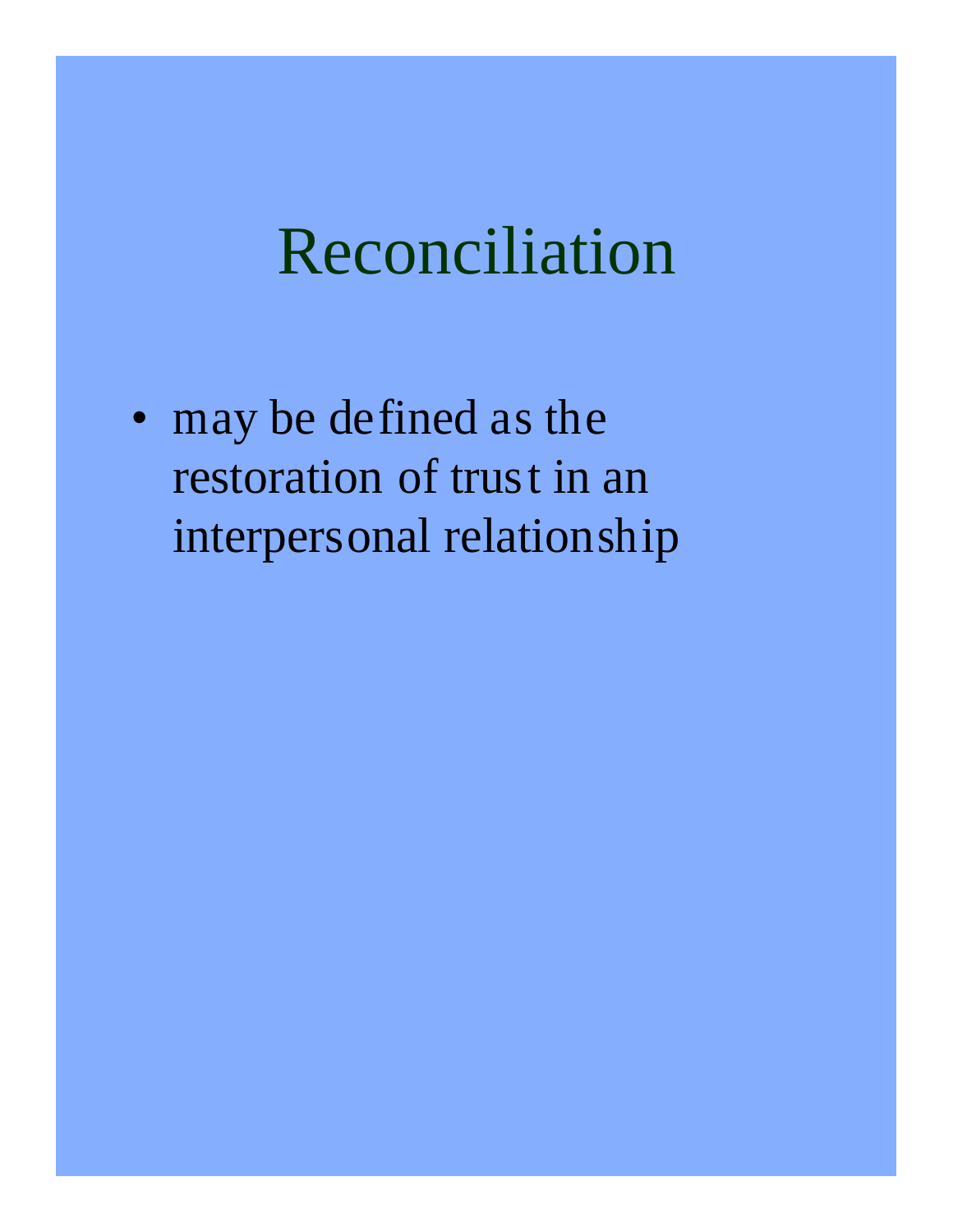### **Trust**

#### • Entails two components:

- A belief that the other has good intentions
- A belief that the other has sufficient competence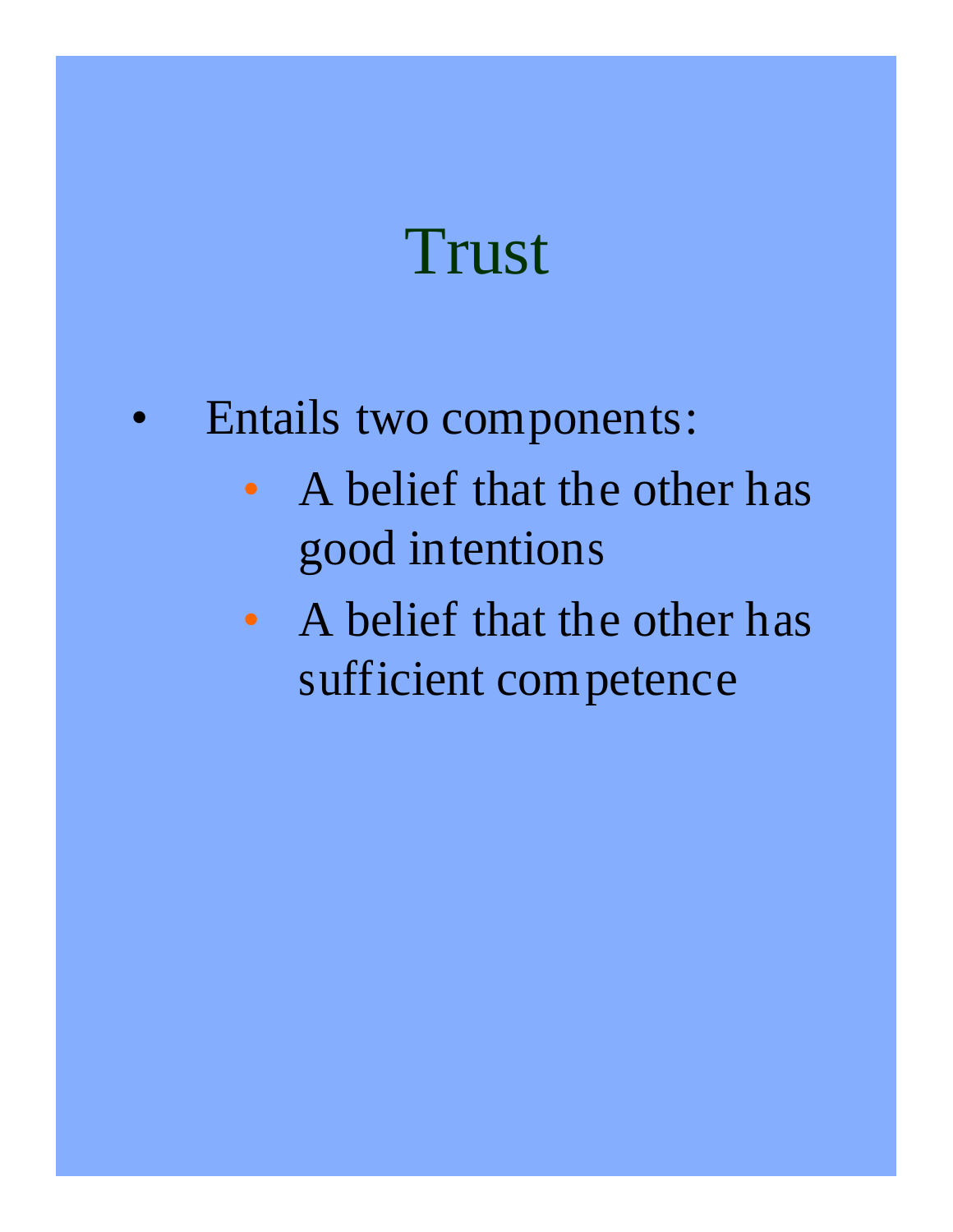#### Reconciliation

- Is a major interpersonal achievement
- Presupposes a prior rupture or break in a relationship
- The break is usually due to harmful actions
- One or both parties felt hurt, diminished or wronged by the other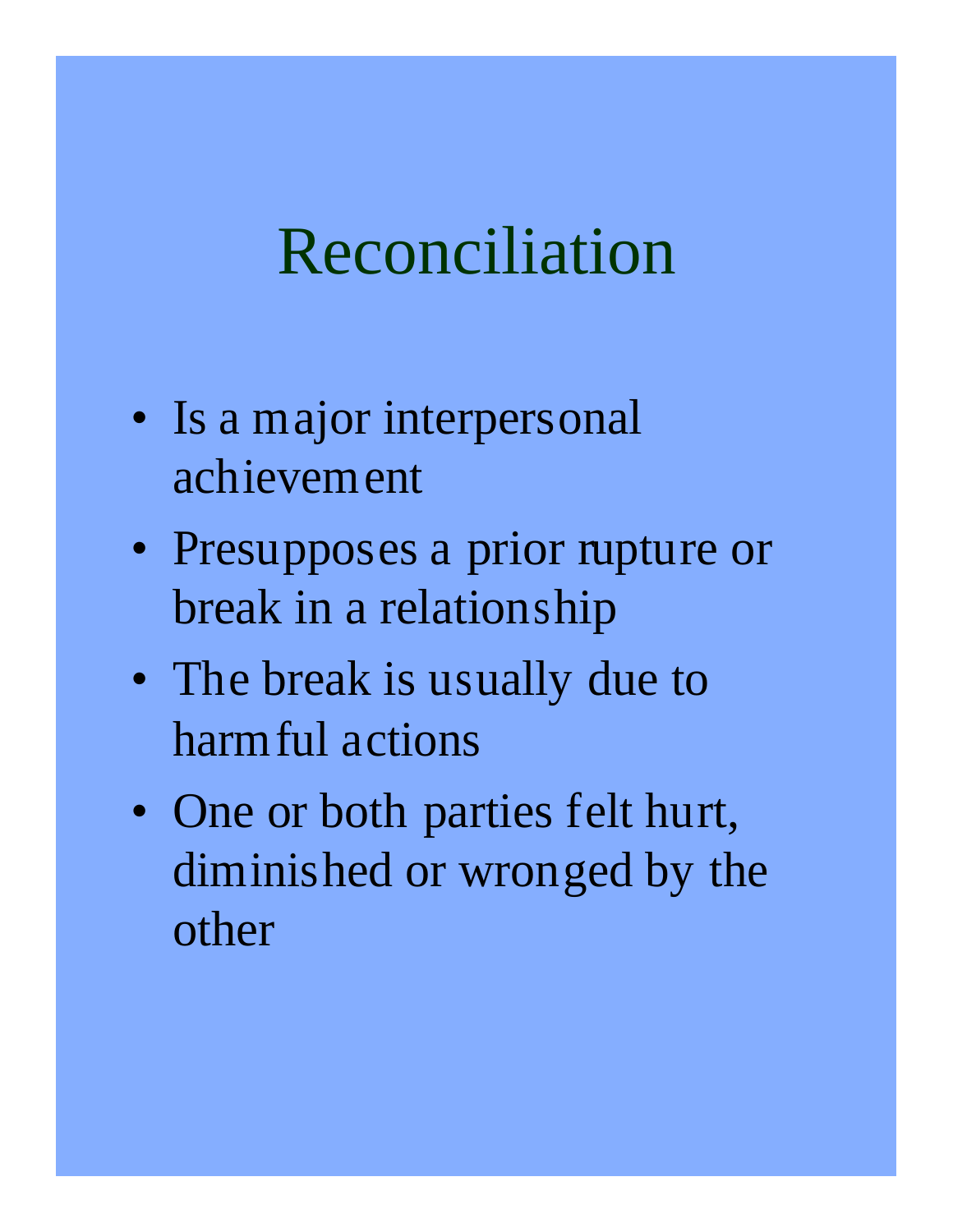## Vindication

- A process of restoring a sense of one's own worth after being hurt
- Two contrasting methods
	- By diminishing the worth of the other e.g. retaliation, revenge
	- By enhancing the worth of the self e.g. competence, forgiveness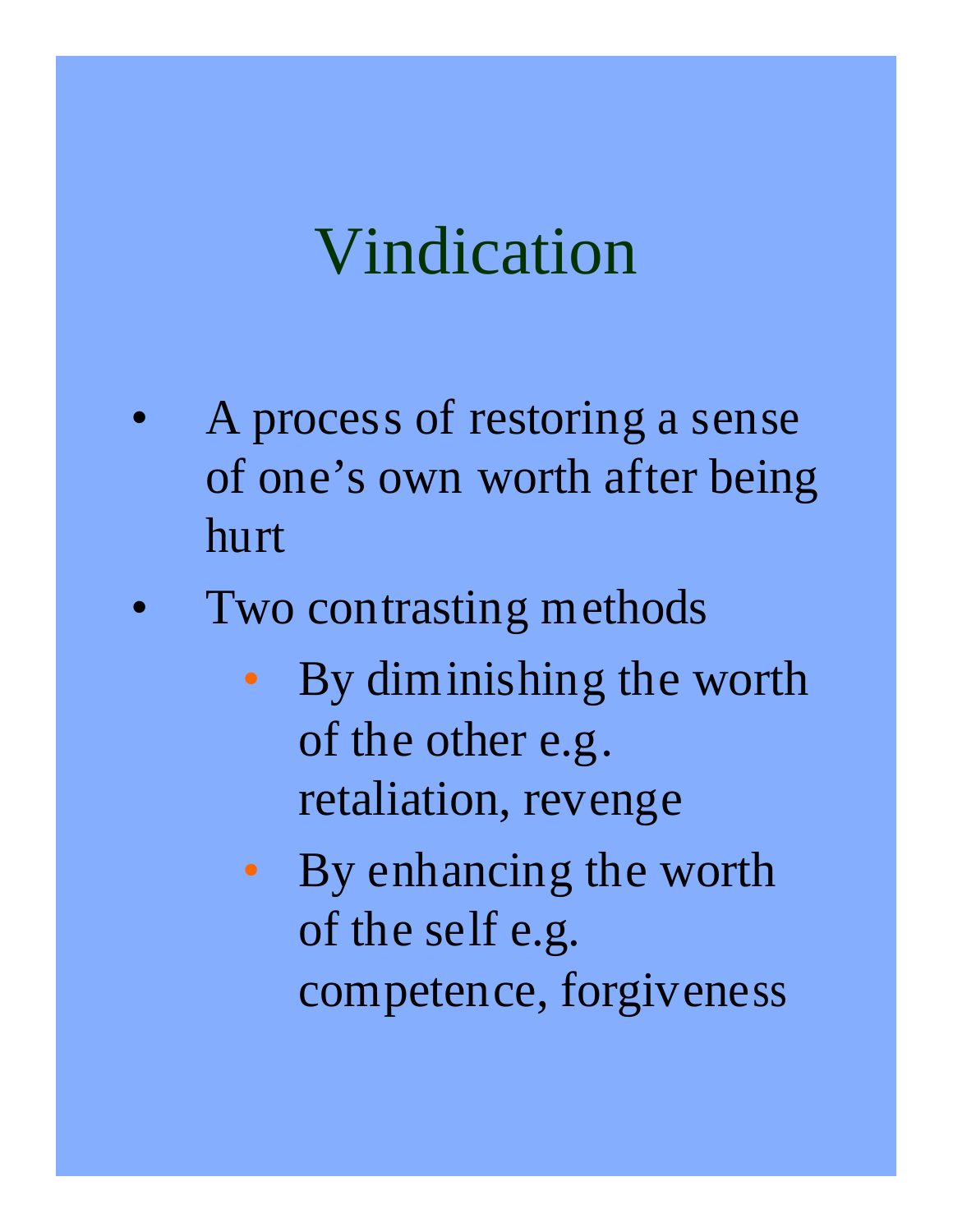#### Revenge

- The seeking of satisfaction by attempting to harm the other (or associated others) as a retaliatory measure for a perceived injury
- Actions taken in revenge tend to lead to further retaliation resulting in cycles of violence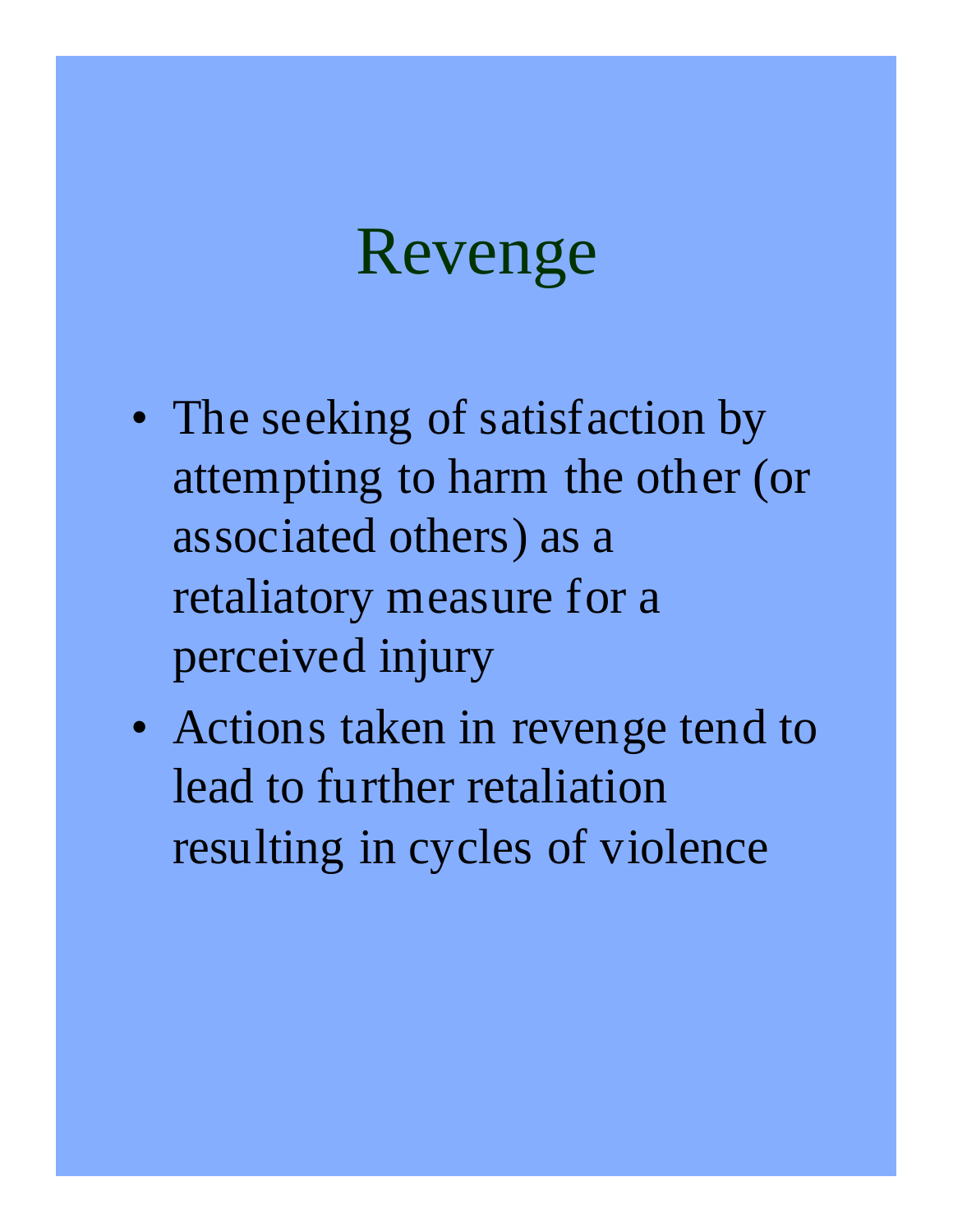#### Forgiveness

- A process that enables us to manage resentment and anger in the wake of being wronged
- Improves the likelihood of reconciliation
- May be unilateral or interactional
- May be implicit or explicit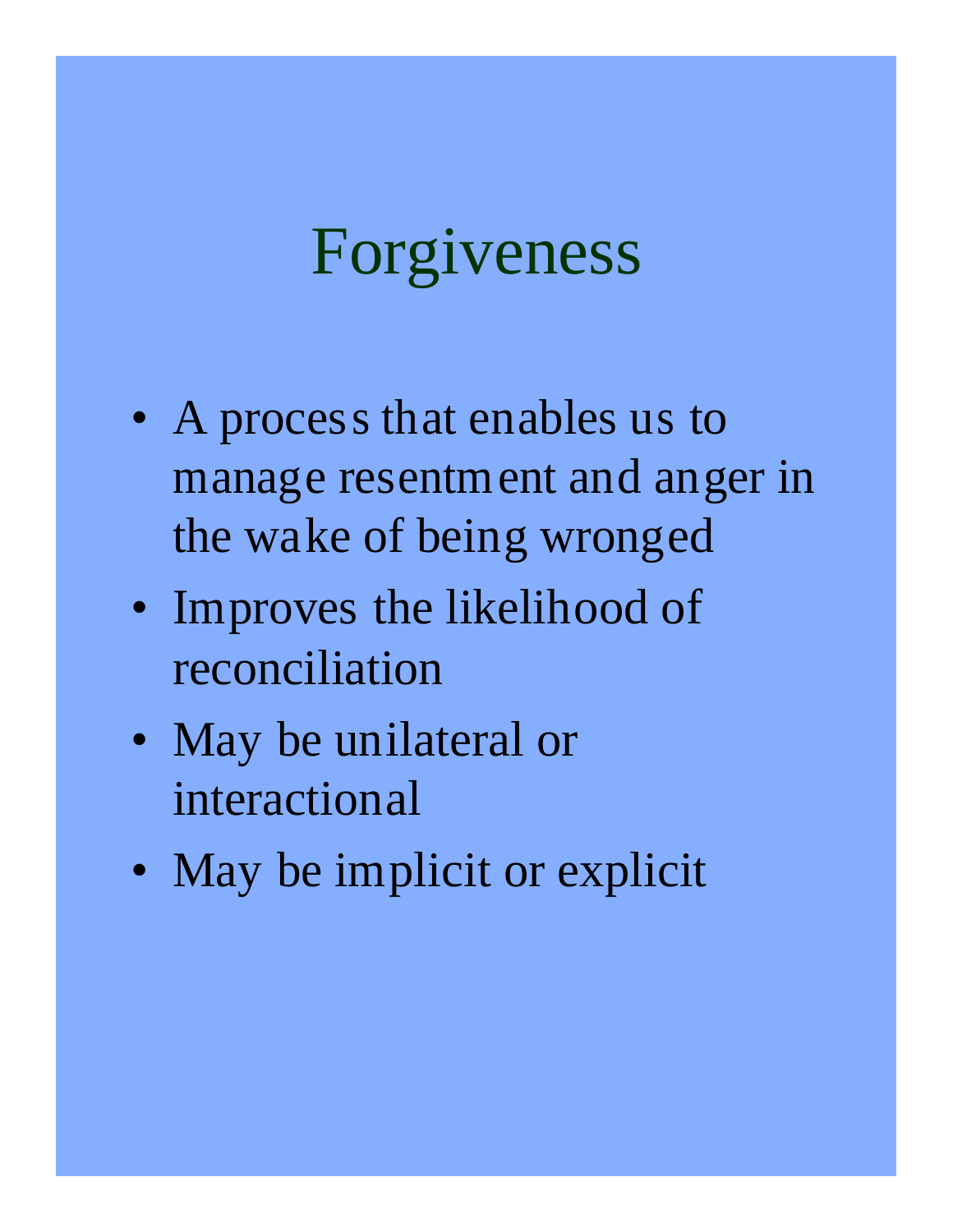## Multiple victims

#### Primary victims

– The persons directly violated or offended

Secondary victims

– Family members and friends deeply hurt by the harm directed toward the primary victims

Tertiary victims

– Members of the same community or ethnic group as the primary victims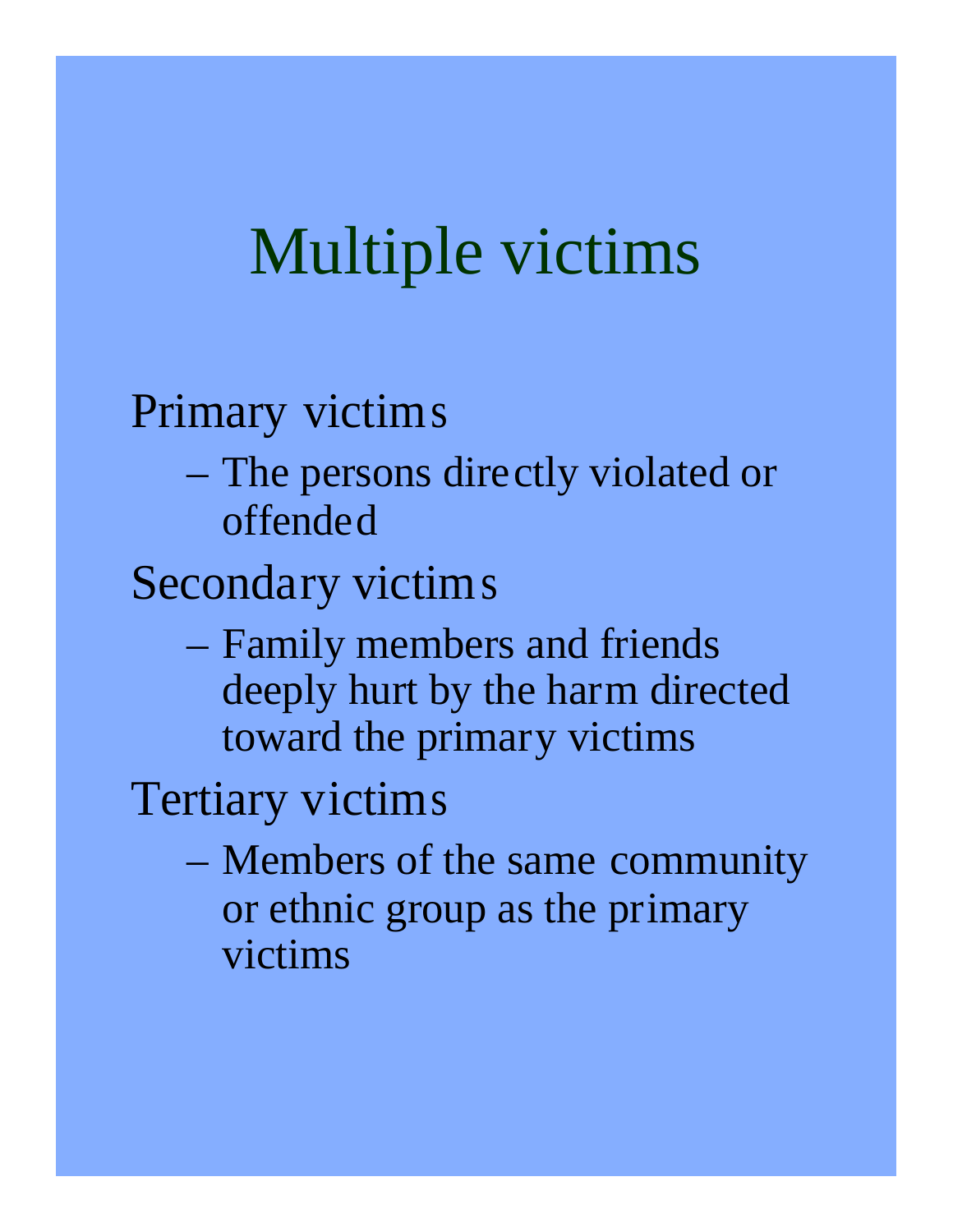#### Multiple perpetrators

#### Primary perpetrators

– The persons who engage in practices of violence, exploitation, intimidation, or other injustices

#### Secondary perpetrators

- Persons who are complicit
- Tertiary perpetrators
	- Persons who collude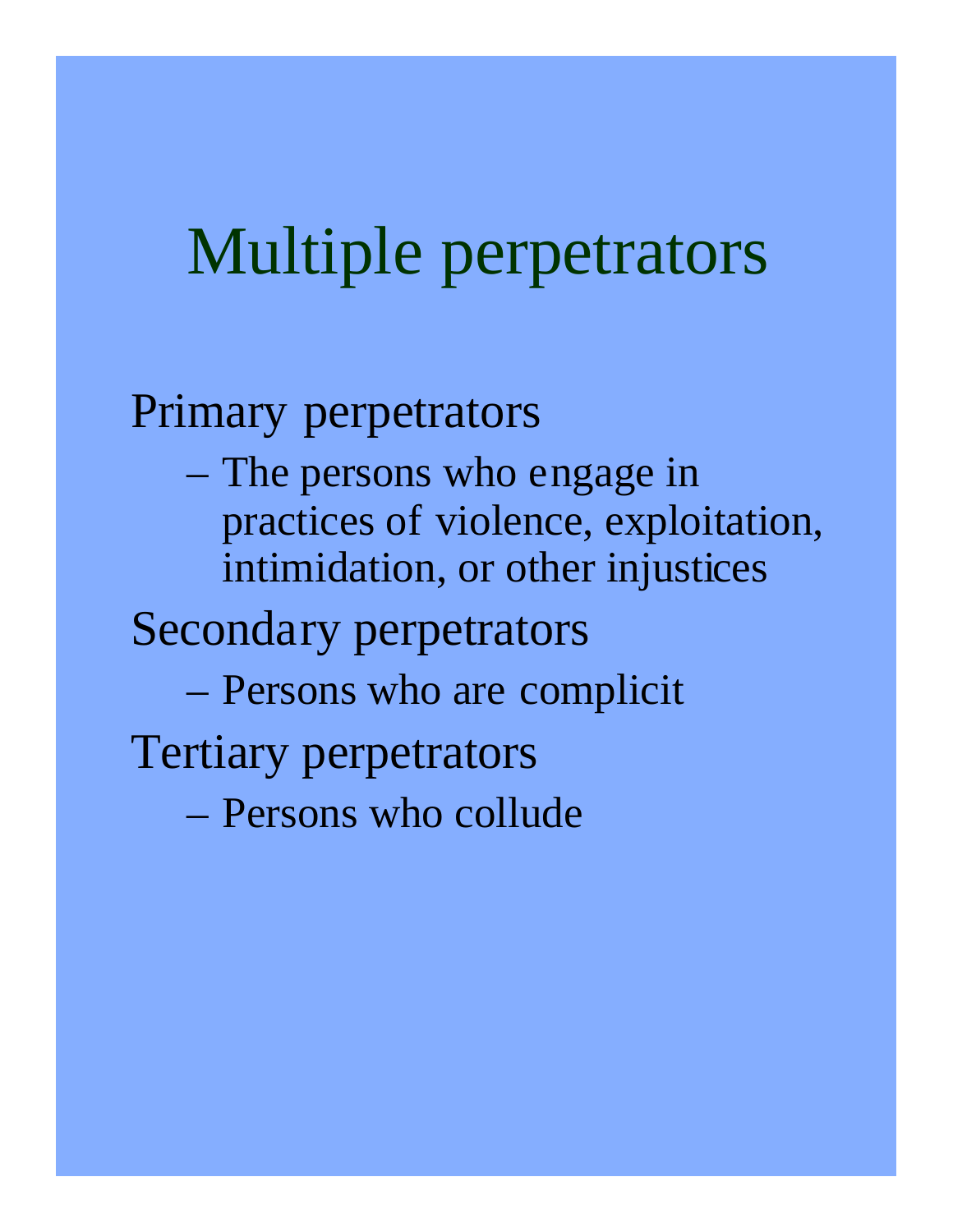## Magnitude gap

- An episode of interpersonal conflict usually entails destructive and hurtful behaviours perpetrated by both parties
- Thus, each party may be both victim and perpetrator
- However, the nature and degree of damage inflicted on each party differs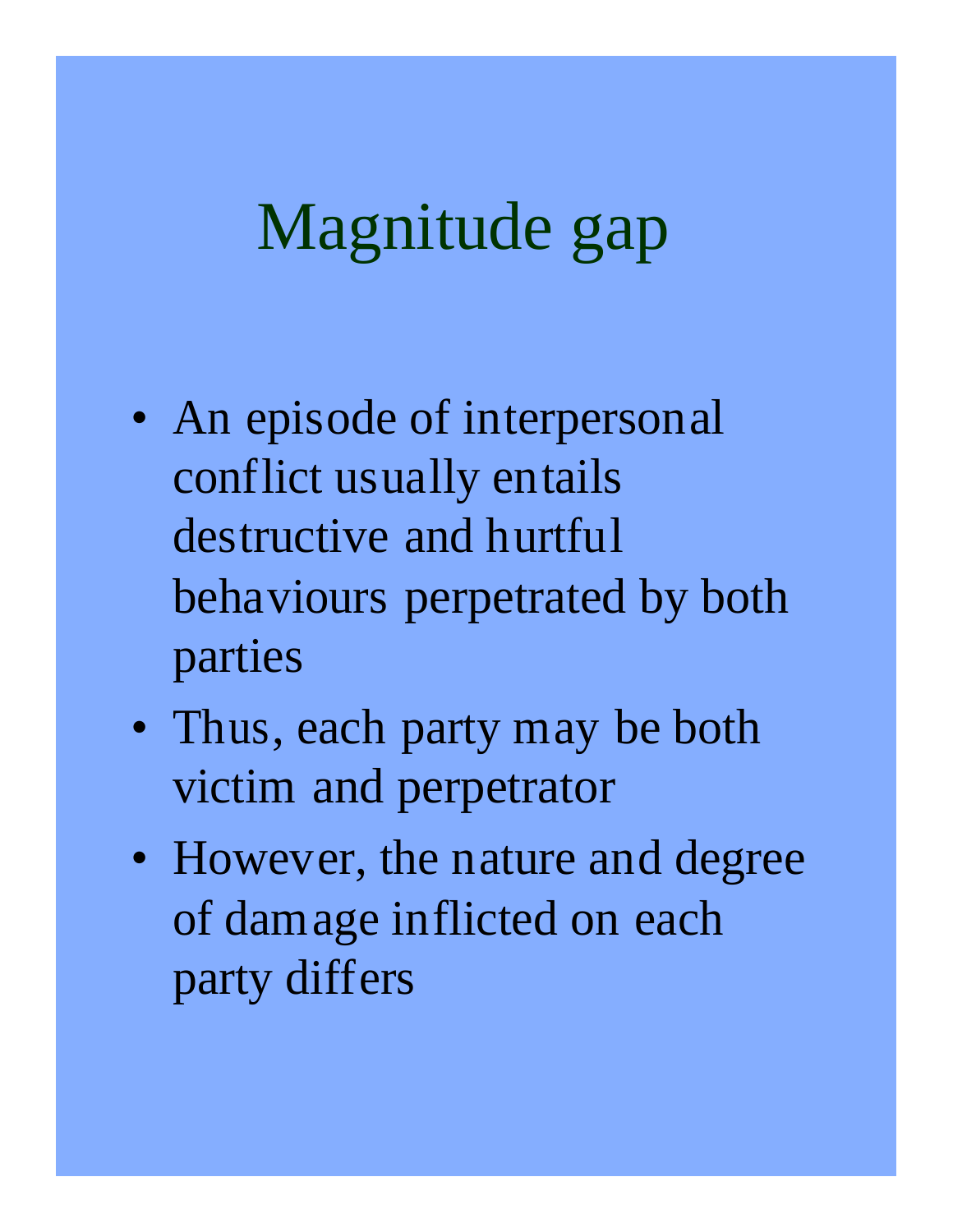#### Credibility gap

- Following an interpersonal transgression, there is often a `credibility gap´ regarding the `offenses´ that were committed
- This gap is created by selfserving perceptual distortions on the part of both victims and perpetrators
- The gap is maintained or exacerbated by interpersonal patterns of maximizing and minimizing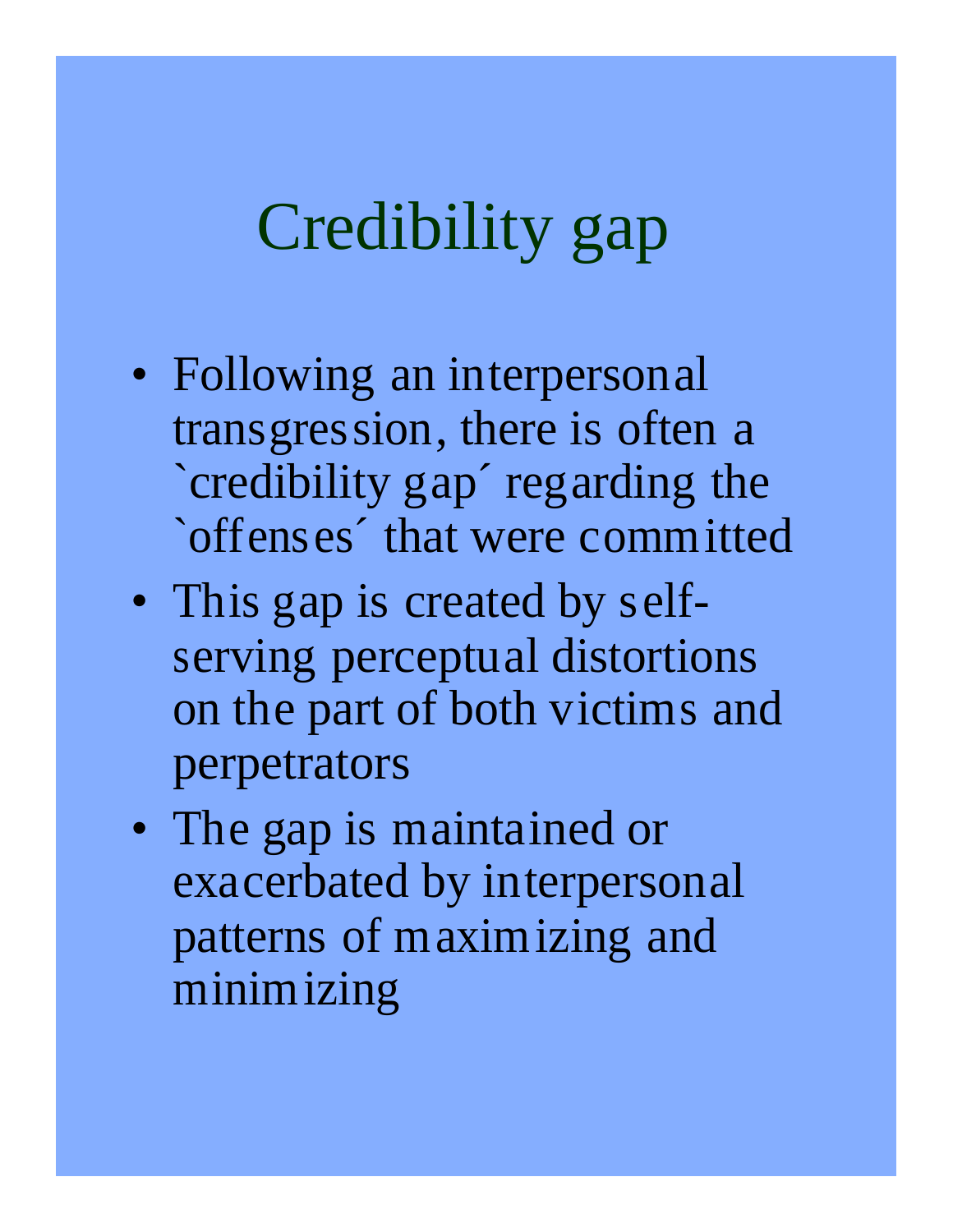# Facilitating Reconciliation

- Prepare parties (separately if indicated)
- Create conditions for a safe meeting
- Enable communication and understanding
- Open space for apology and forgiveness
- Identify impasses and propose alternatives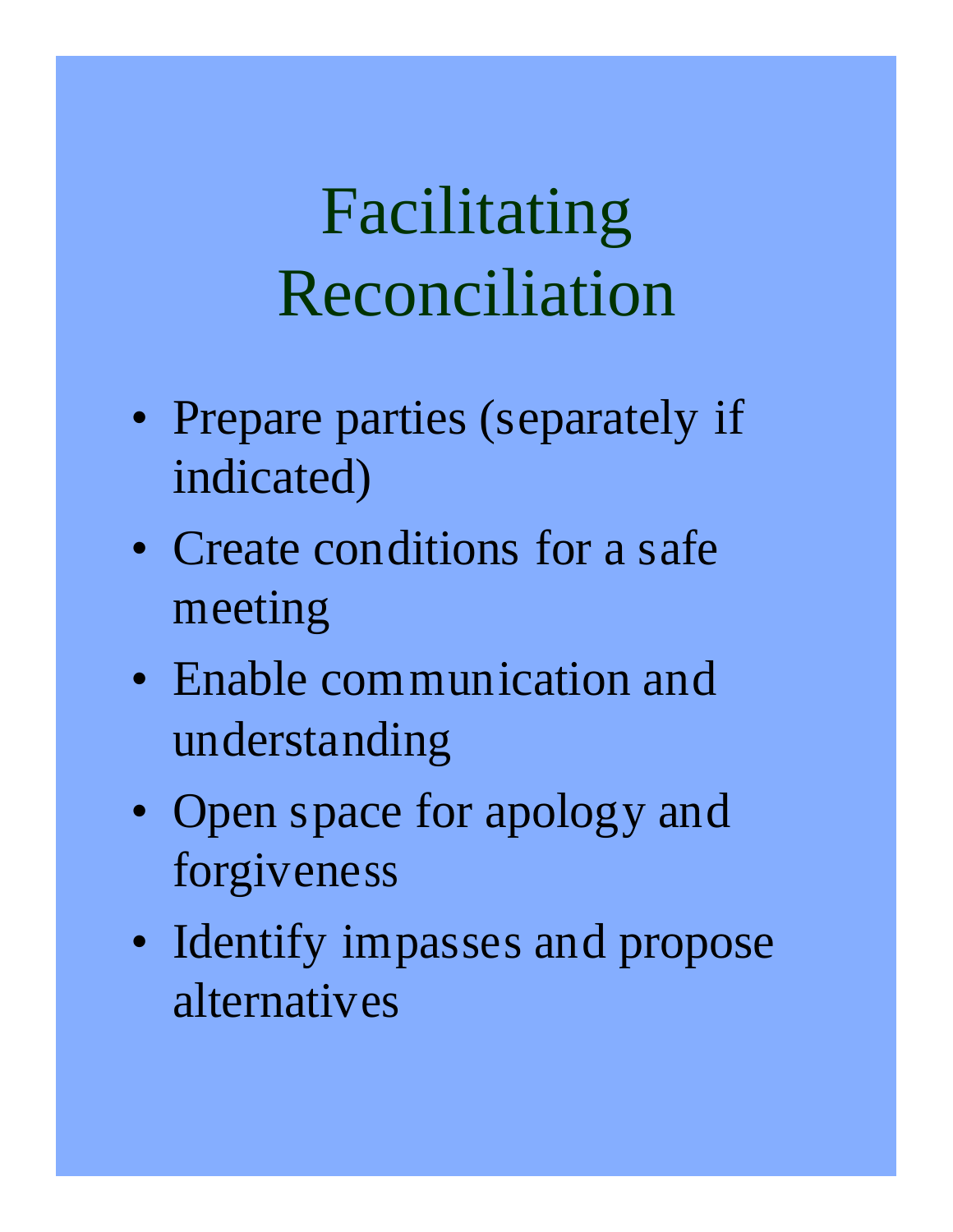## Steps to reconcile

- Express a desire for a positive outcome
- Appreciate the other's participation
- Admit feelings of vulnerability (if safe)
- Acknowledge that real differences exist
- Apologize for overstatements or mistakes
- Acknowledge own anger and defensiveness
- Acknowledge underlying fear or hurt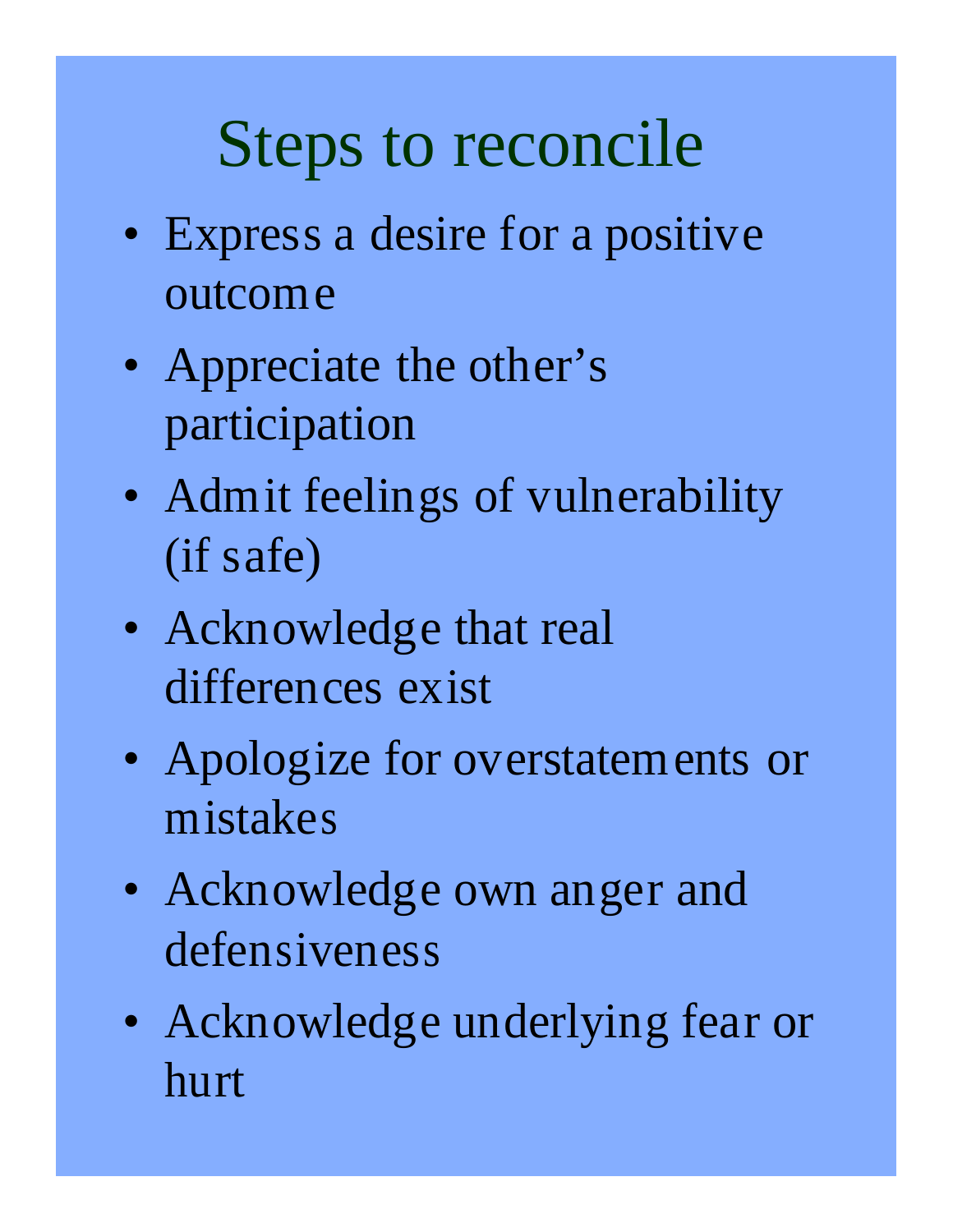## Steps to reconcile (continued)

- Conduct a negative enquiry
	- Ask about the other's experience of one's own mistakes
	- Listen actively
	- Try to empathize
	- Acknowledge and accept the other's feelings
	- Apologize for the unintended effects of one's own behaviour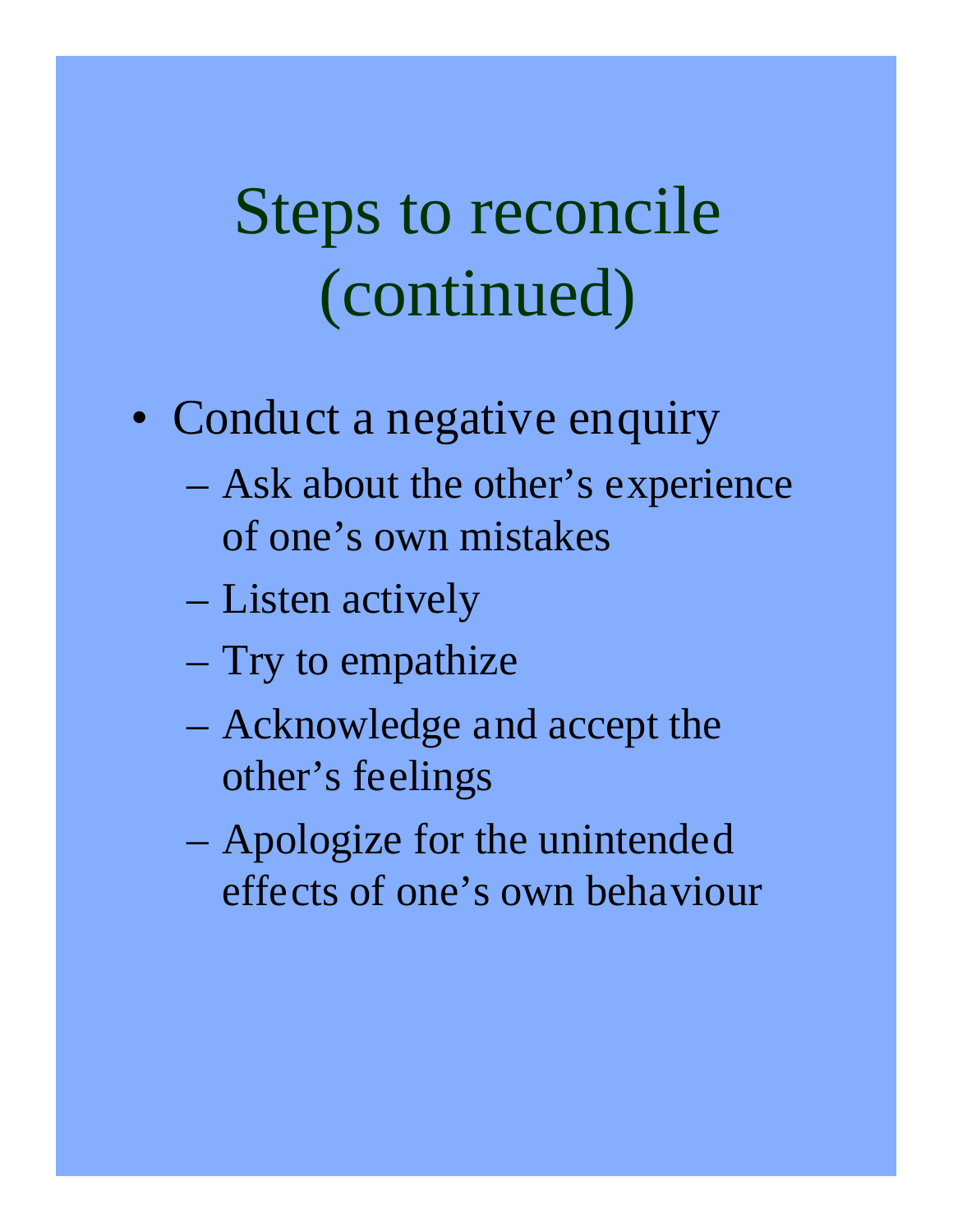# Steps to reconcile (continued)

- Try to enter into the experience of the other
- Clarify the different positions and their underlying assumptions and values
- Relinquish unimportant and/or untenable positions
- Ask for and/or accept forgiveness
- Search for new frames of reference that can encompass remaining differences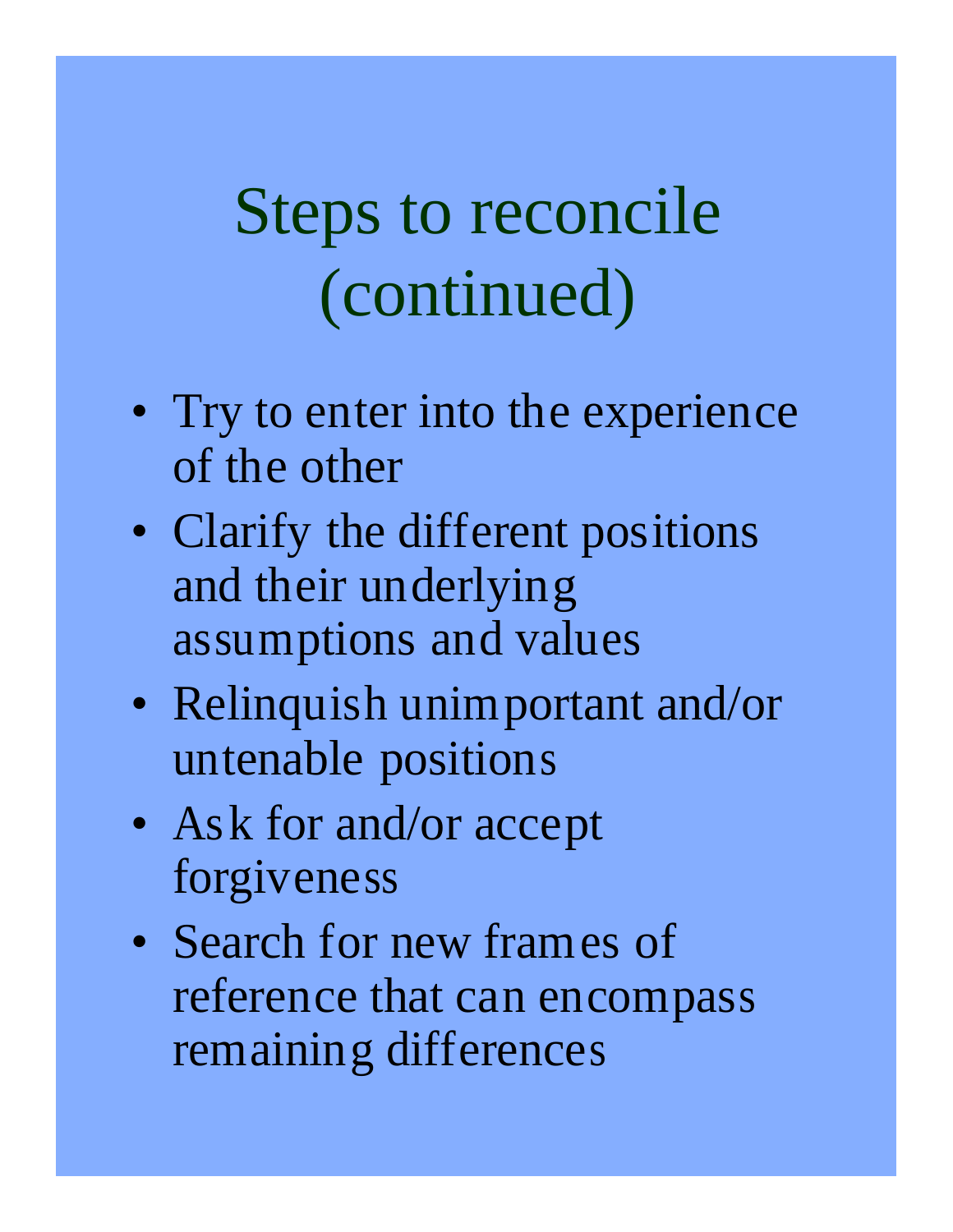### Forgiveness

- A willingness to abandon resentment and retribution while fostering compassion, empathy, generosity, and love
- A readiness to offer the offender a fresh start
- Must be offered freely
- External pressure to forgive can perpetrate further trauma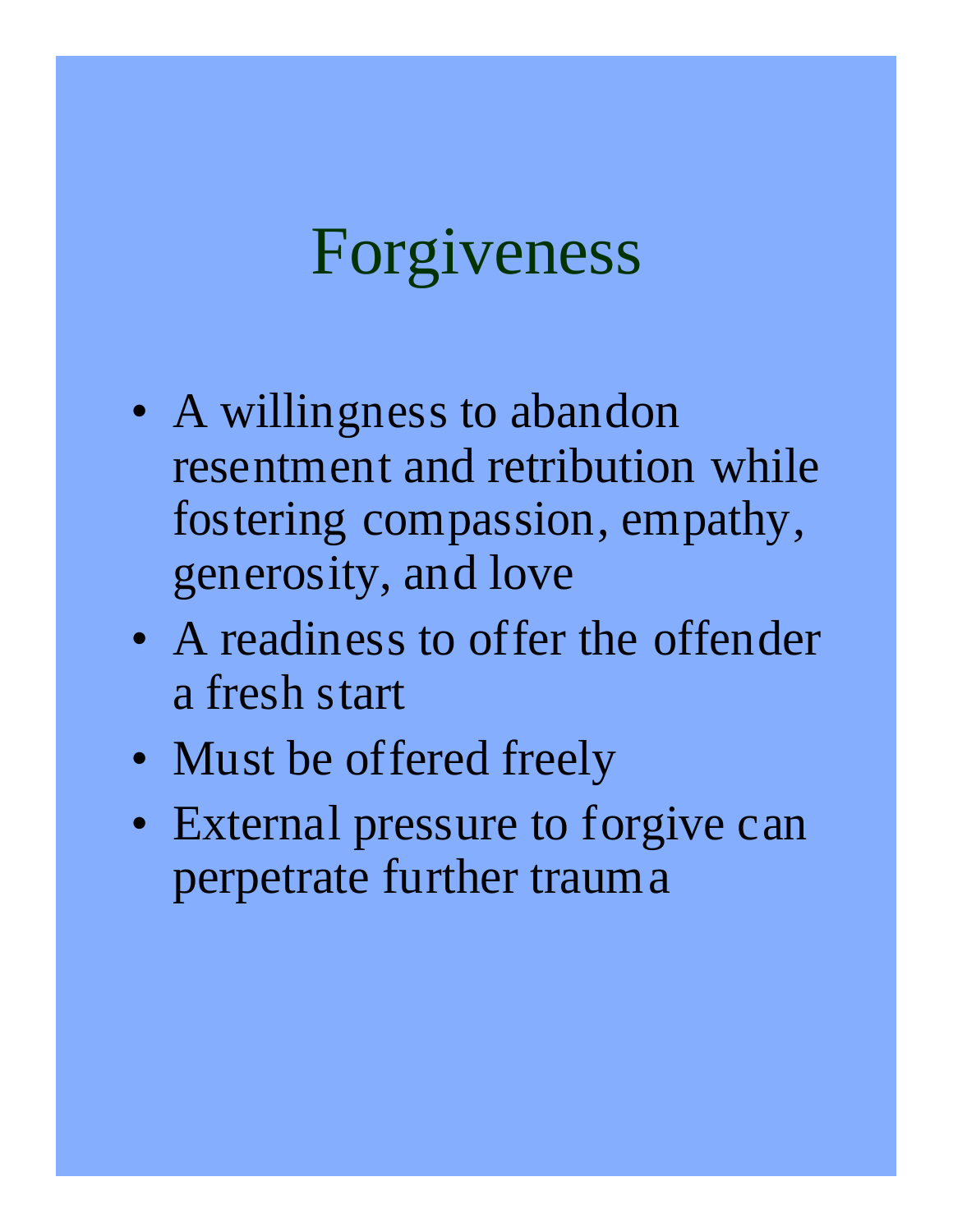# Forgiveness (social exchange theory view)

- When one person harms or transgresses another, whether intentionally or not, the event effectively creates an interpersonal `debt´
- Forgiveness essentially involves cancelling this `debt´ by the person who has been wronged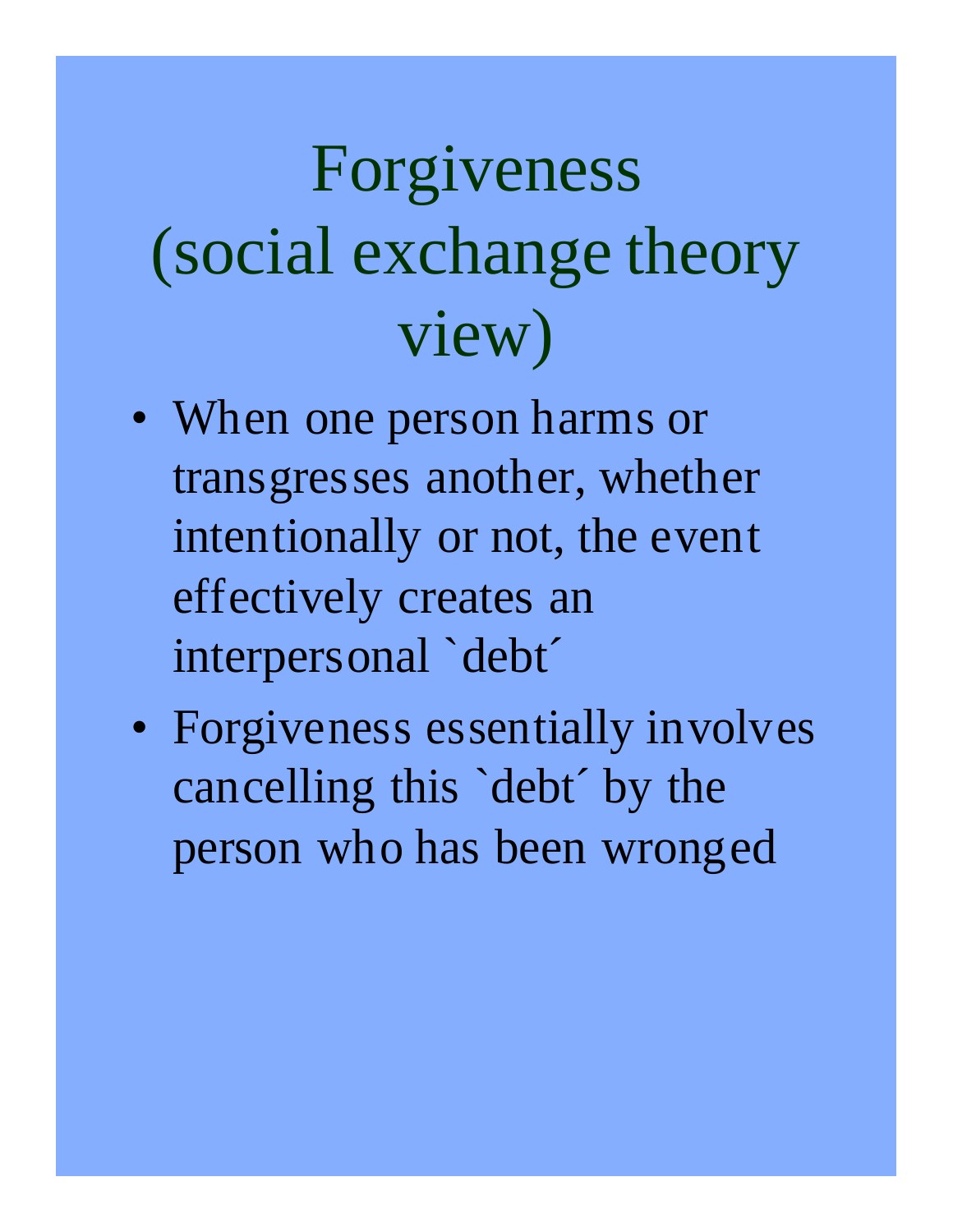## Steps to granting forgiveness

- Recognize and acknowledge that one has been hurt
- Identify one's strong feelings about being wronged
- Let go of desires and/or needs that may never be fulfilled as a result of the offense
- Entertain a shift in one's perspective on the offender

(continued…)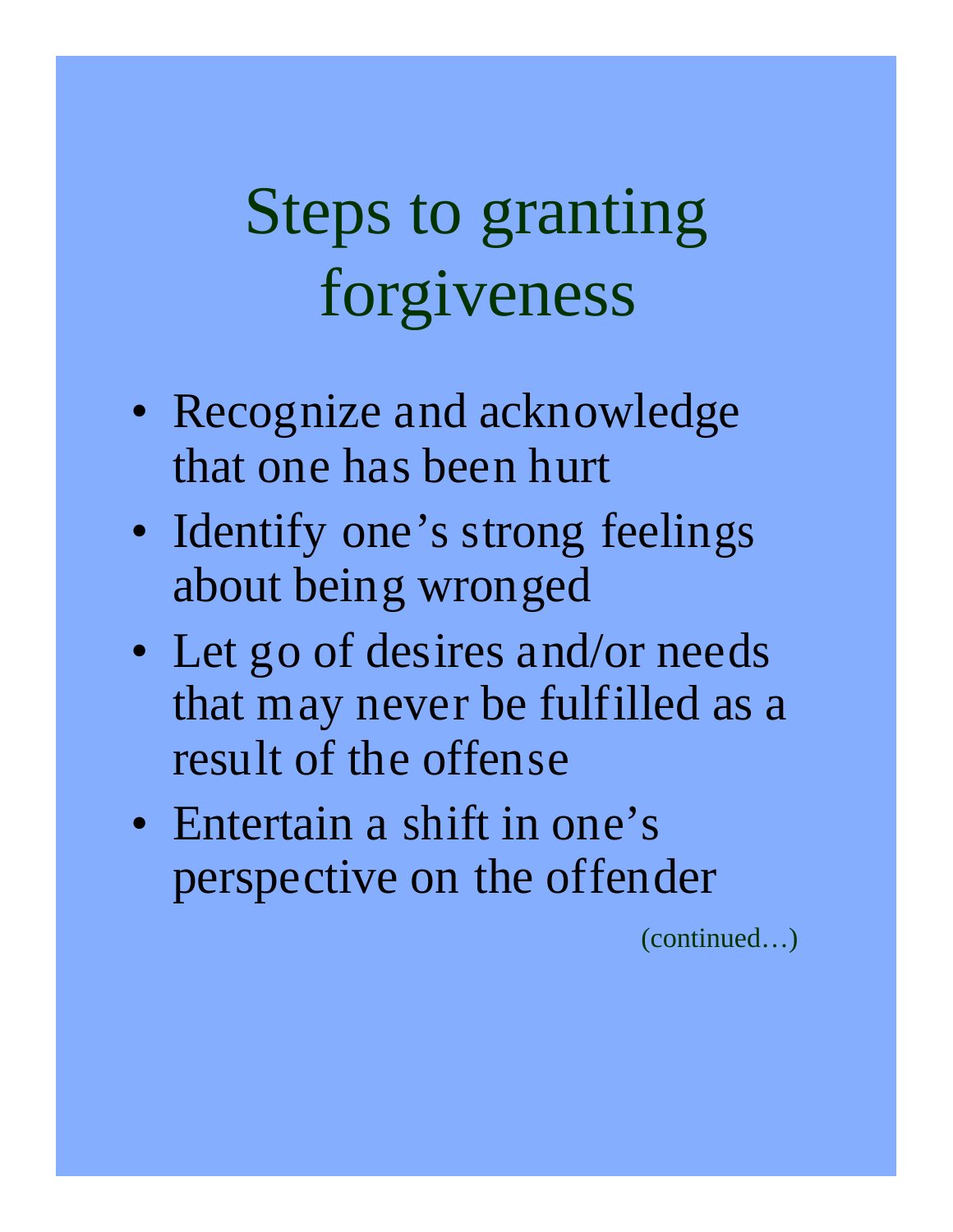# Steps to forgiveness (continued)

- Separate the offender from the offense
- Develop some empathy and compassion for the offender without condoning the offense
- Construct a new understanding of the situation, of oneself, and of the offender
- (optional) Express forgiveness explicitly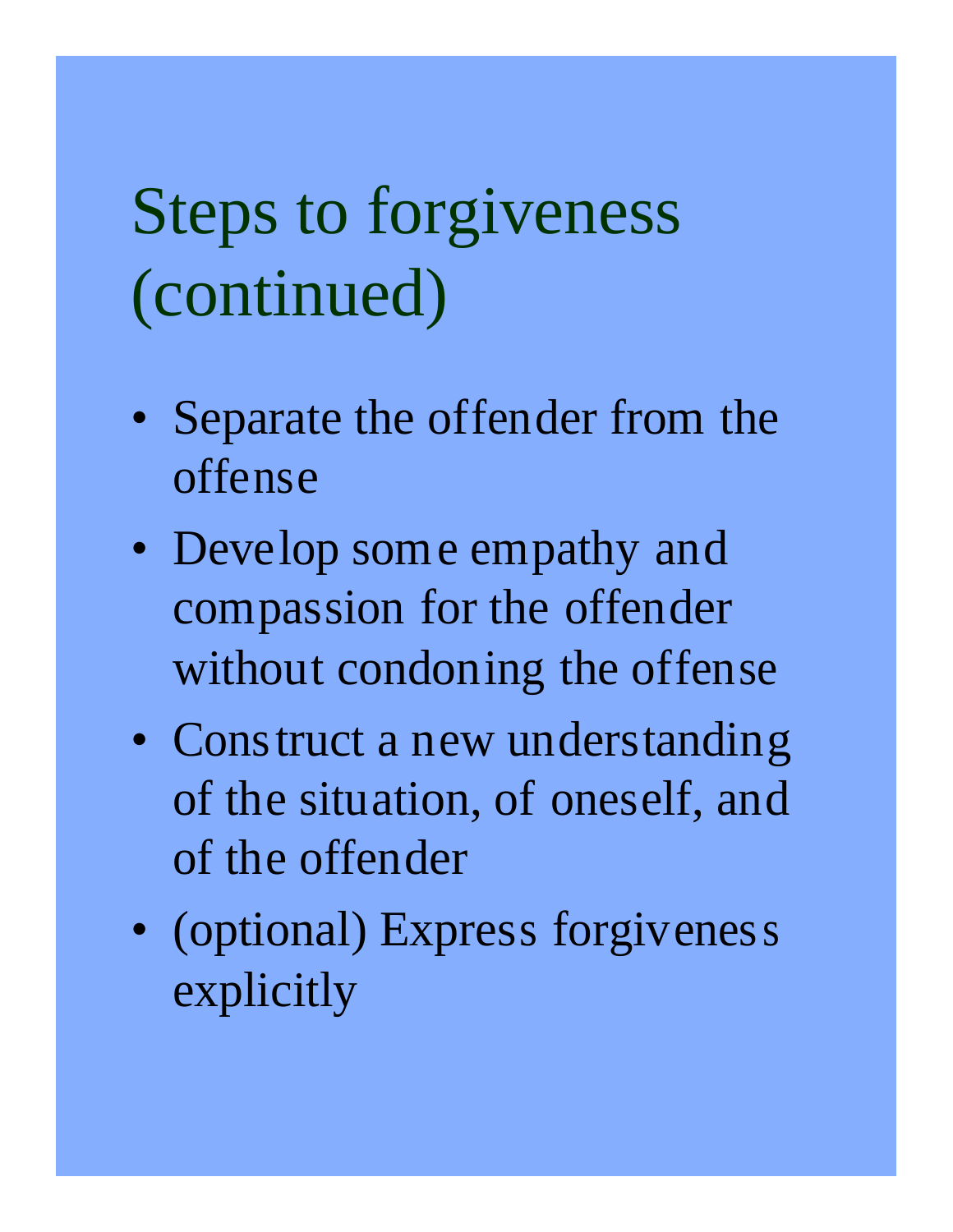## Barriers to Forgiveness

- Victim-based
- Perpetratorbased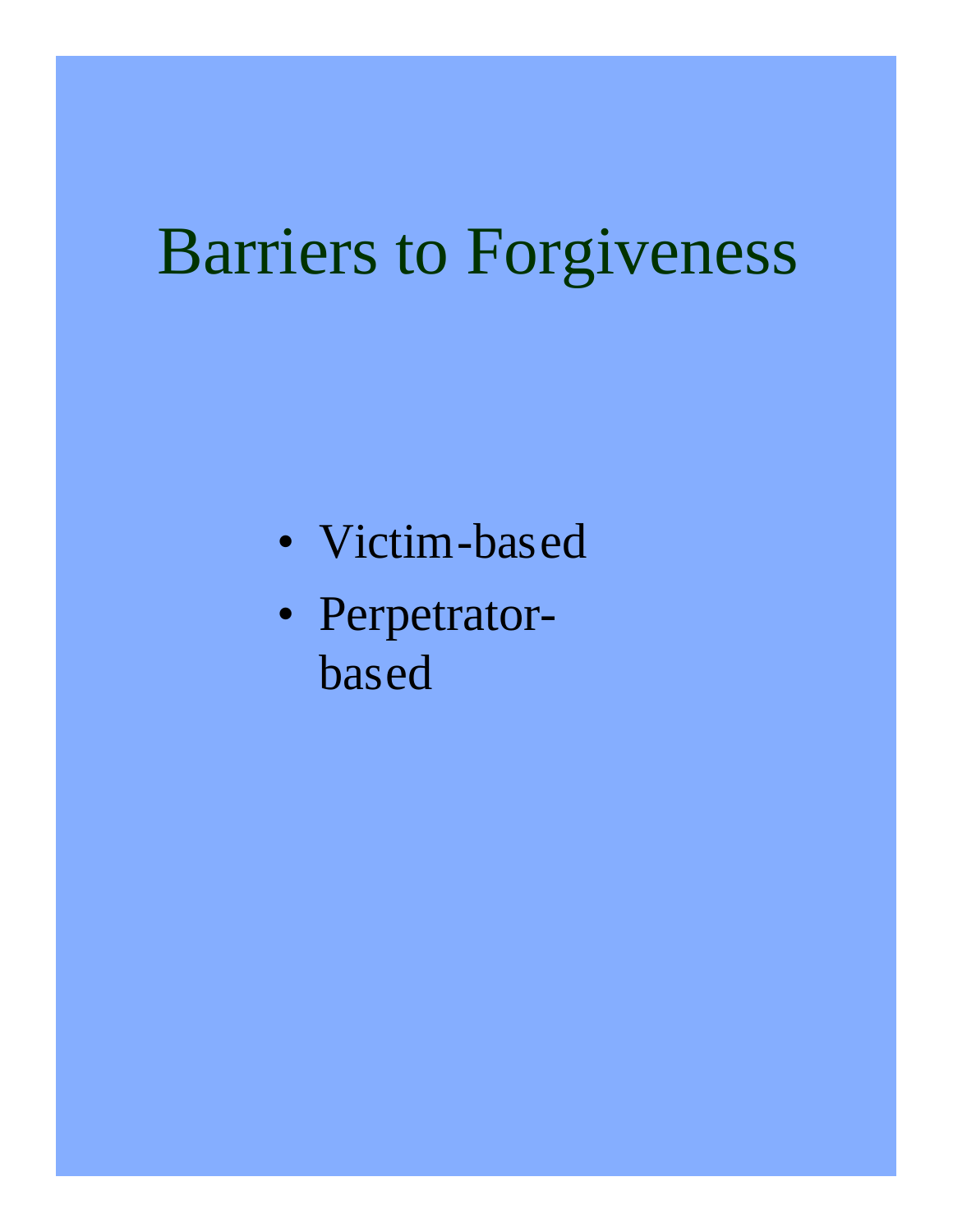## Barriers to Forgiveness (*victim-based*)

- Overwhelming negative emotions
- Fear that the transgression will be repeated
- Assumption that one needs to forget
- Fear of appearing weak
- Belief that justice will not be served by forgiving
- Lack of awareness of benefits to self

(cont..)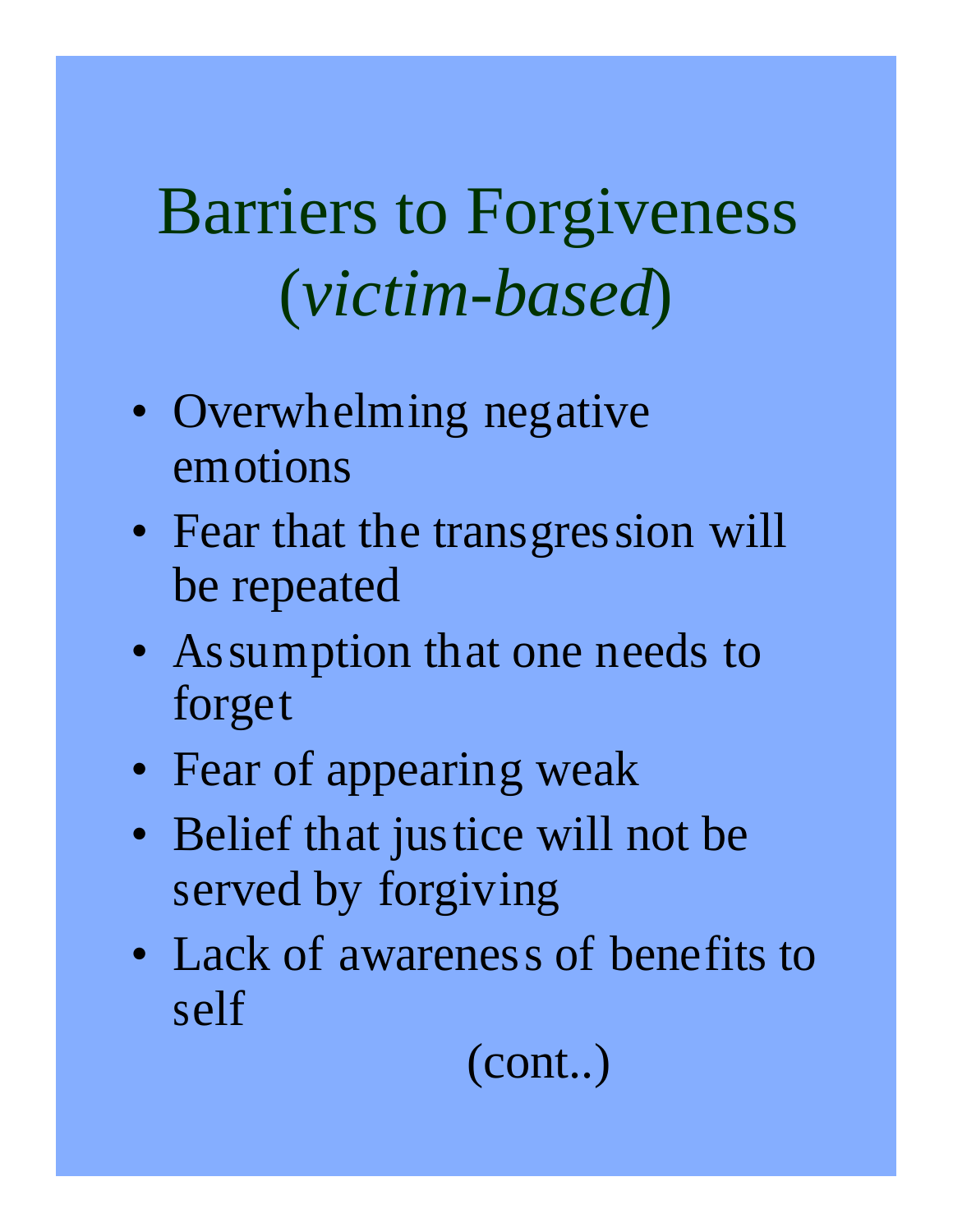Barriers to Forgiveness *(victim-based cont…)*

- Belief that one deserved to be abused
- Danger of betraying third parties
- Loss of benefits of victim status
	- Right to criticize
	- Right to retaliate
	- Right to seek compensation
	- Right to hold a moral advantage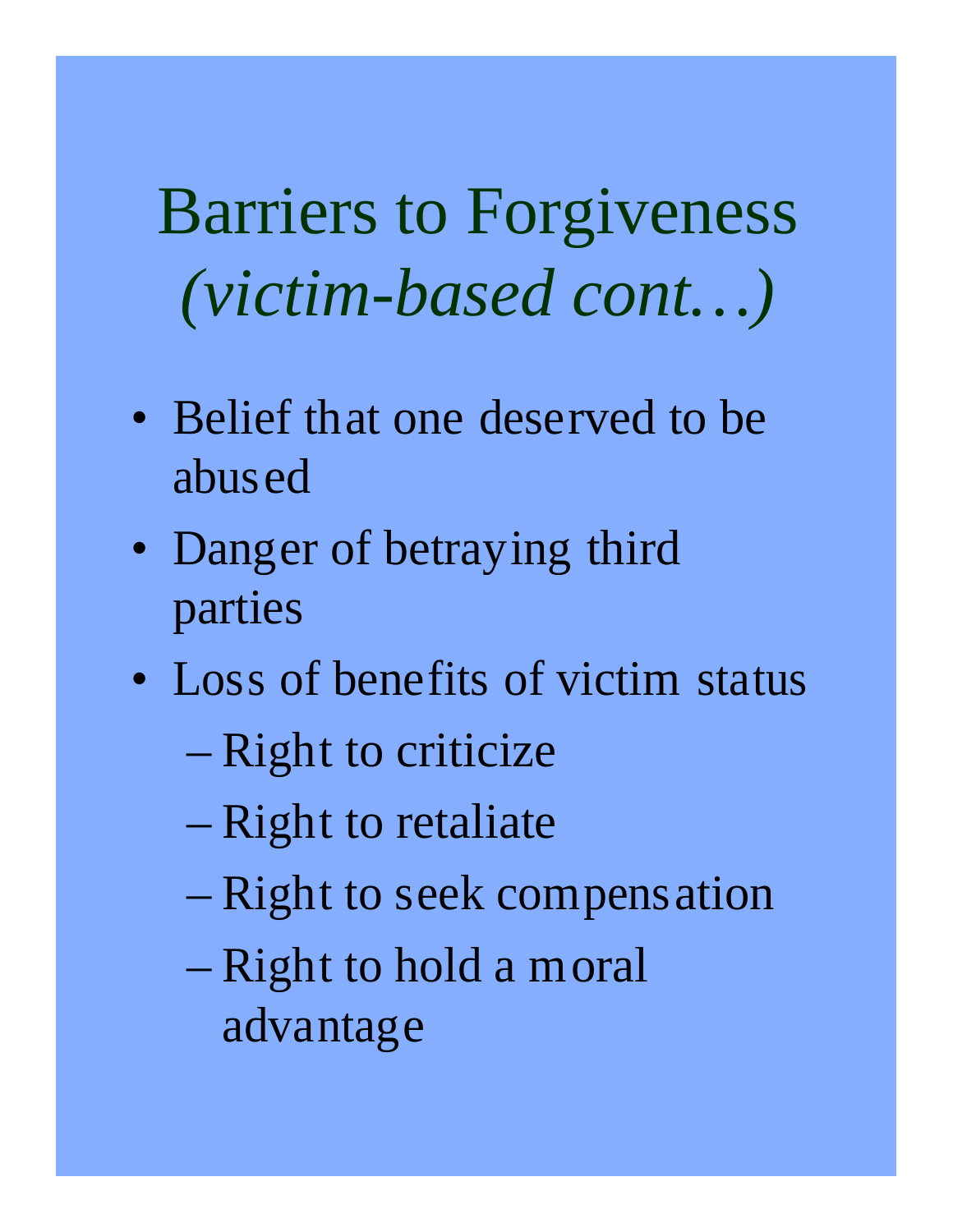# Barriers to Forgiveness (perpetrator-based)

- Continuing abuse/injustice
- Lack of regret or remorse in the perpetrator
- Absence of acknowledgement of the harm done
- Lack of explicit or genuine apology
- Lack of restitution or restorative action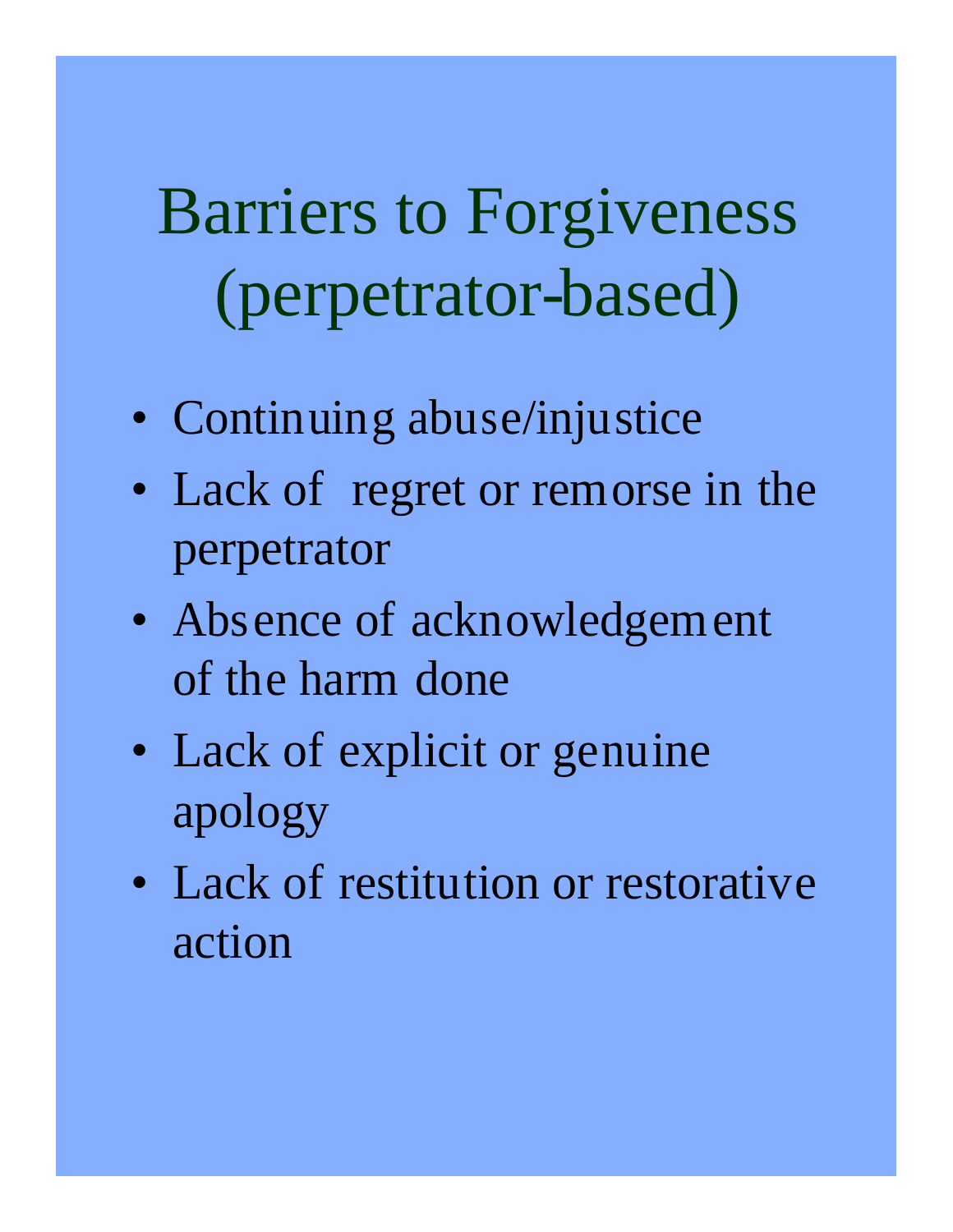## Barriers to Apology

- Perpetrator-based
- Victim-based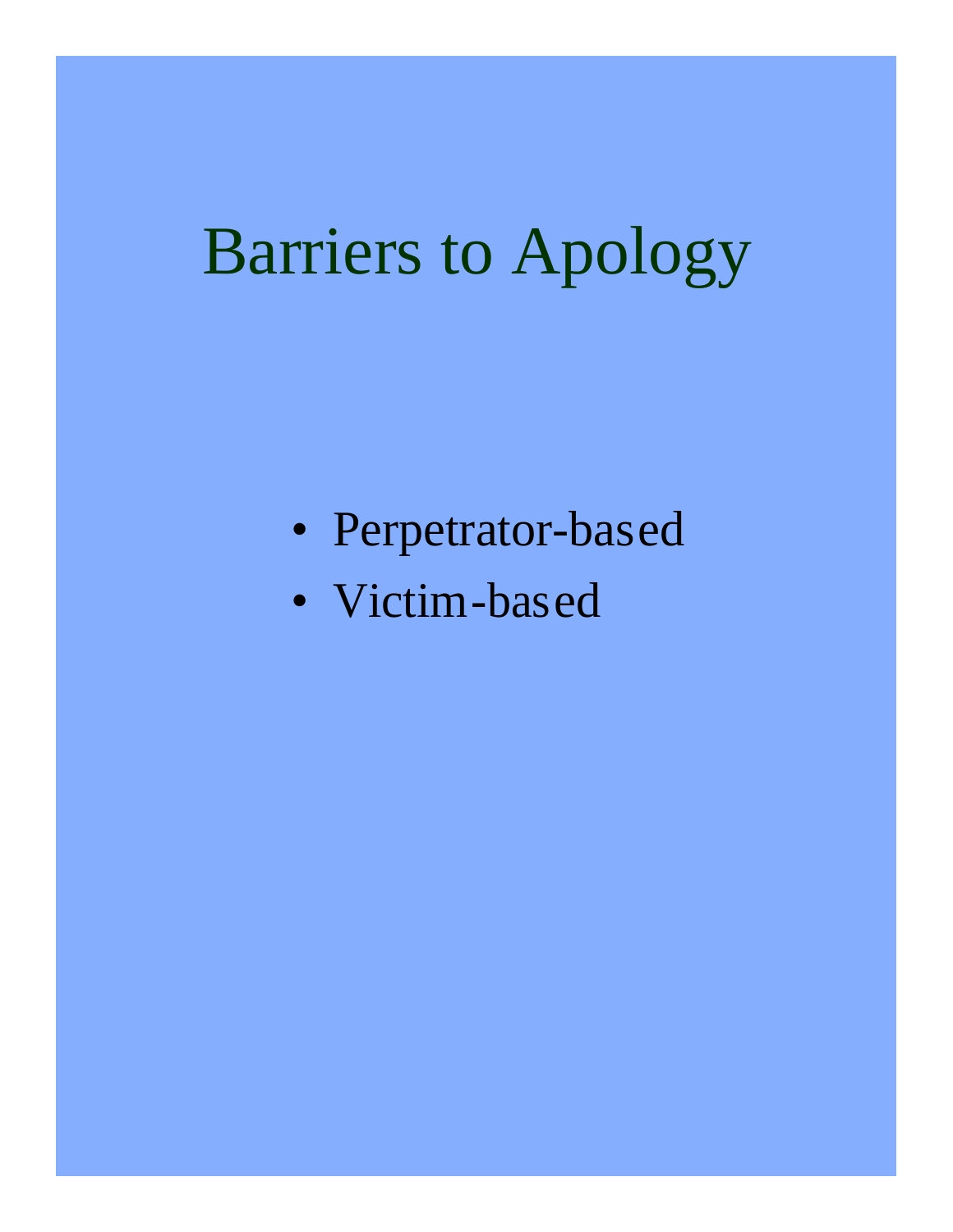Barriers to Apology *(perpetrator-based)*

- Lack of awareness of the harm done
- Inability to separate good intentions from bad effects
- Disagreement with the charges
- Fear of punishment and/or humiliation
- Fear of costs for restitution
- Propensity to project blame on others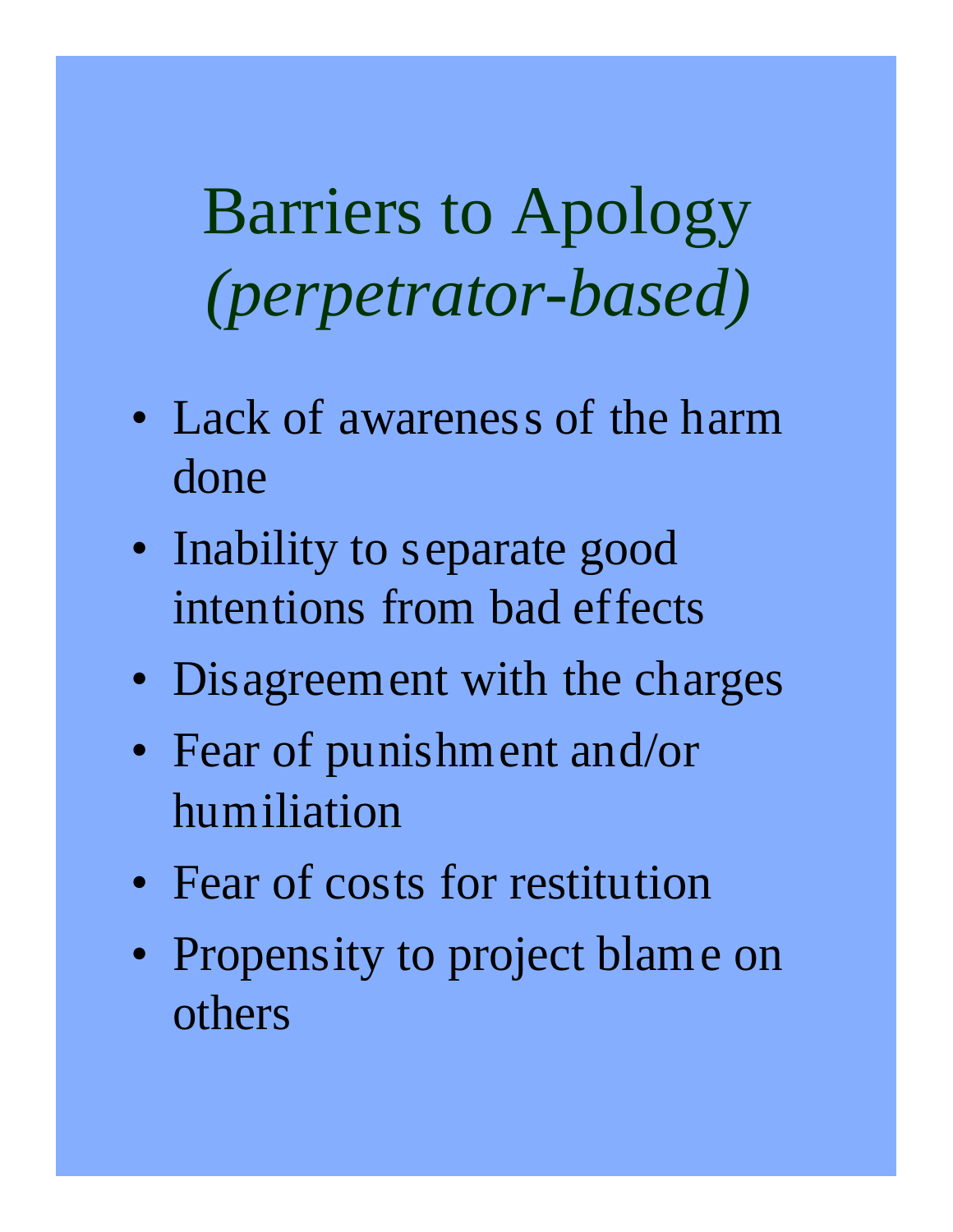## Barriers to Apology *(victim-based)*

- Lack of awareness of harm to self
- Lack of contact with perpetrator due to safety needs of victim
- Lack of feedback to the perpetrator
- Desire to protect the perpetrator and/or the relationship
- Propensity to blame the self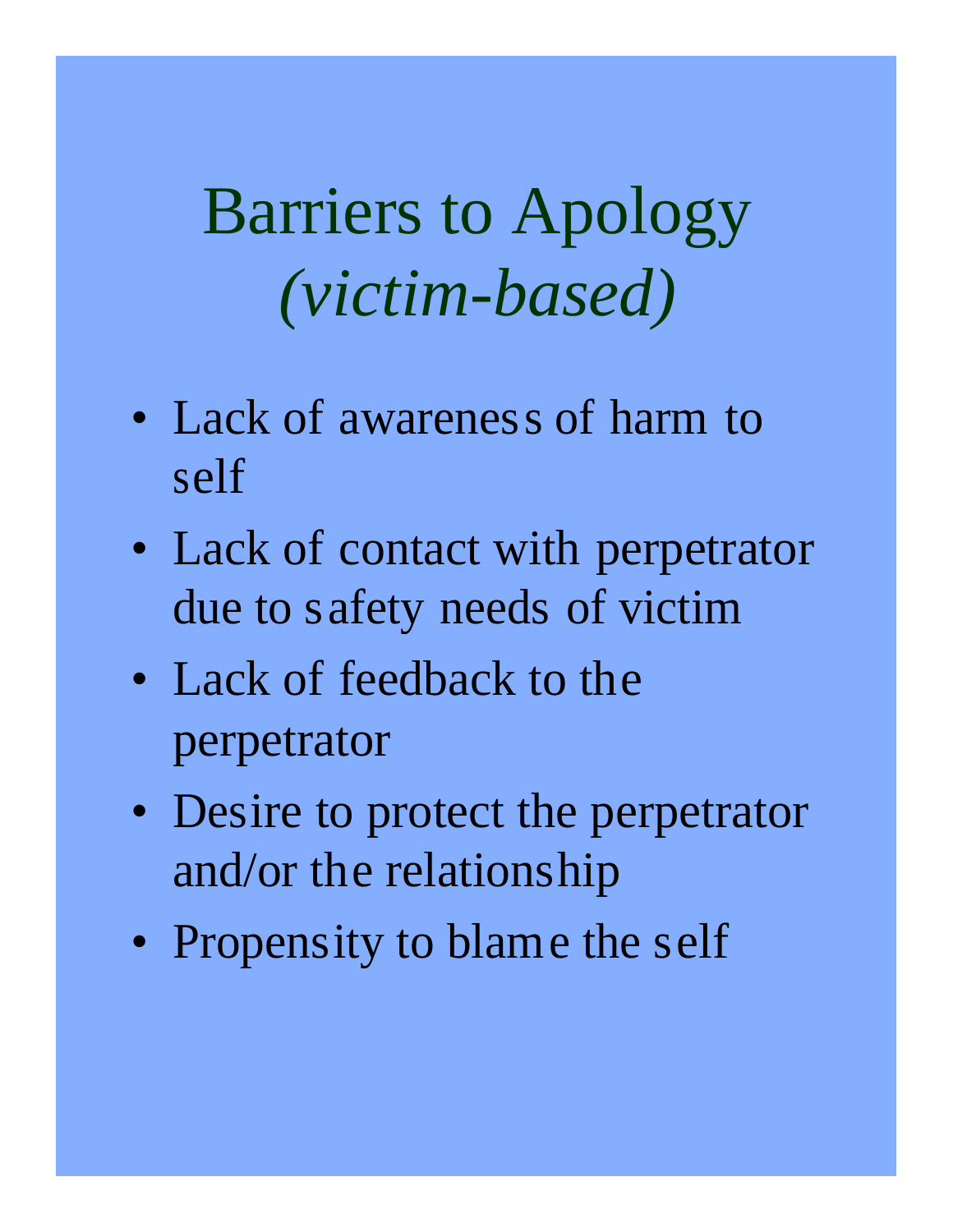# Tangles of Shame and **Guilt**

- Two major sources:
	- External (mostly shame)
		- Specific shaming actions by others
		- Judgmental cultural beliefs/values
	- Internal (mostly guilt)
		- Own `wrong´ or harmful acts
		- Own acts of omission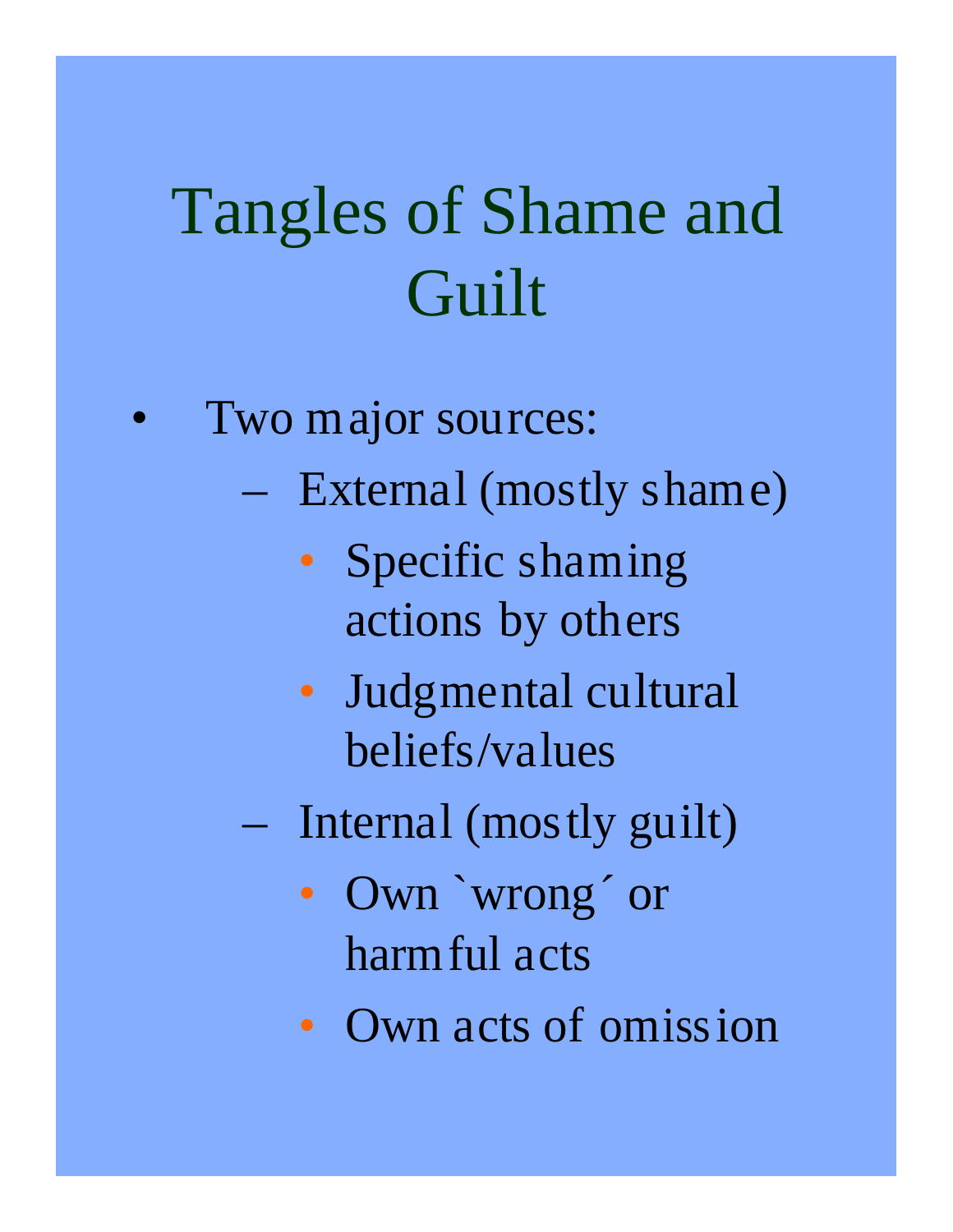### Deconstructing Shame

- Acknowledge the injustices perpetrated against the self
- Identify one's own acts of resistance
- Honour the self for resisting
- Identify the self as a survivor

*(continued…)*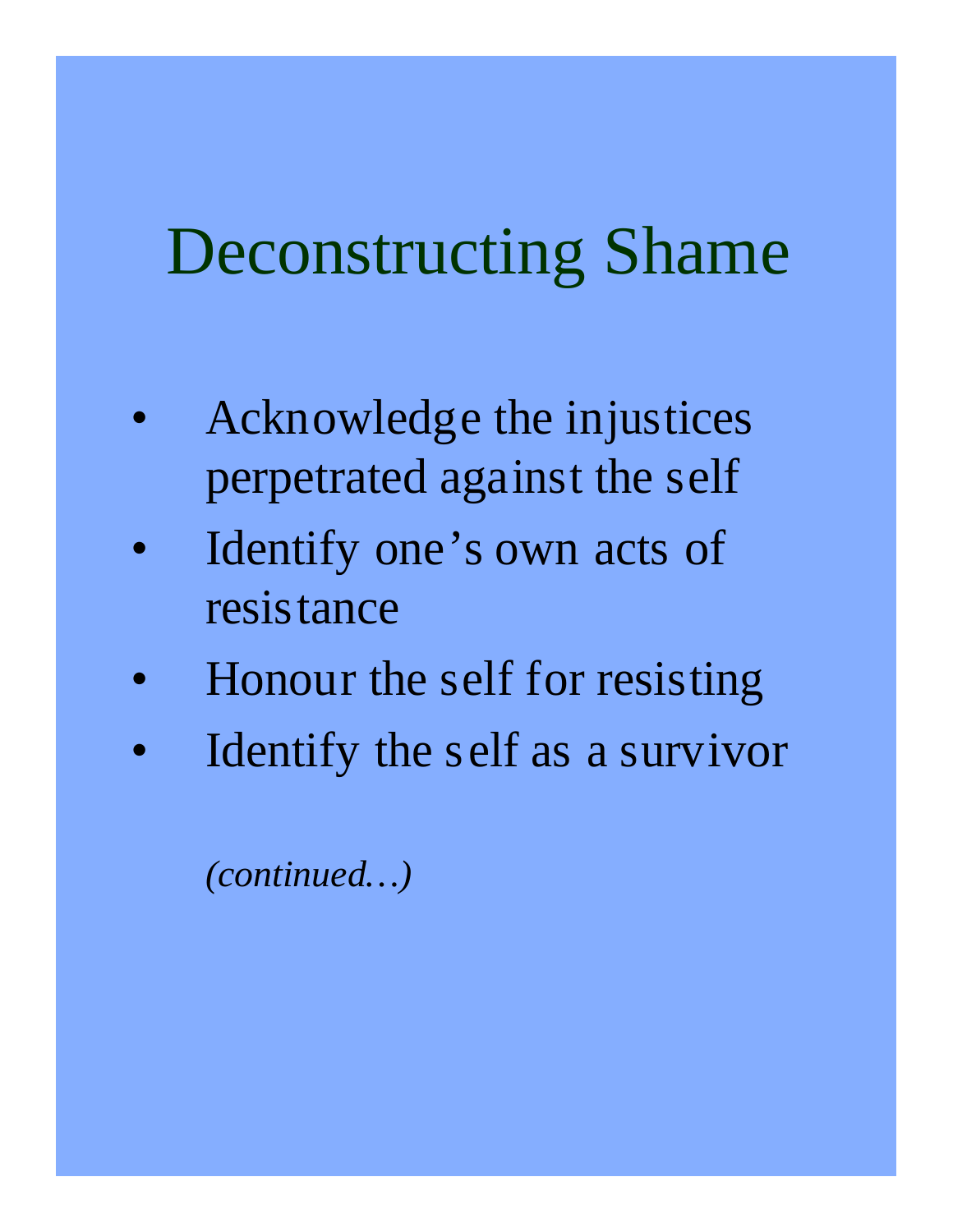#### Deconstructing Shame *(continued)*

- Mobilize feelings of outrage
- Openly disclose the injustices
- Hold perpetrators accountable
- Seek restorative action
- Open space for dialogue and possible apology
- Consider forgiveness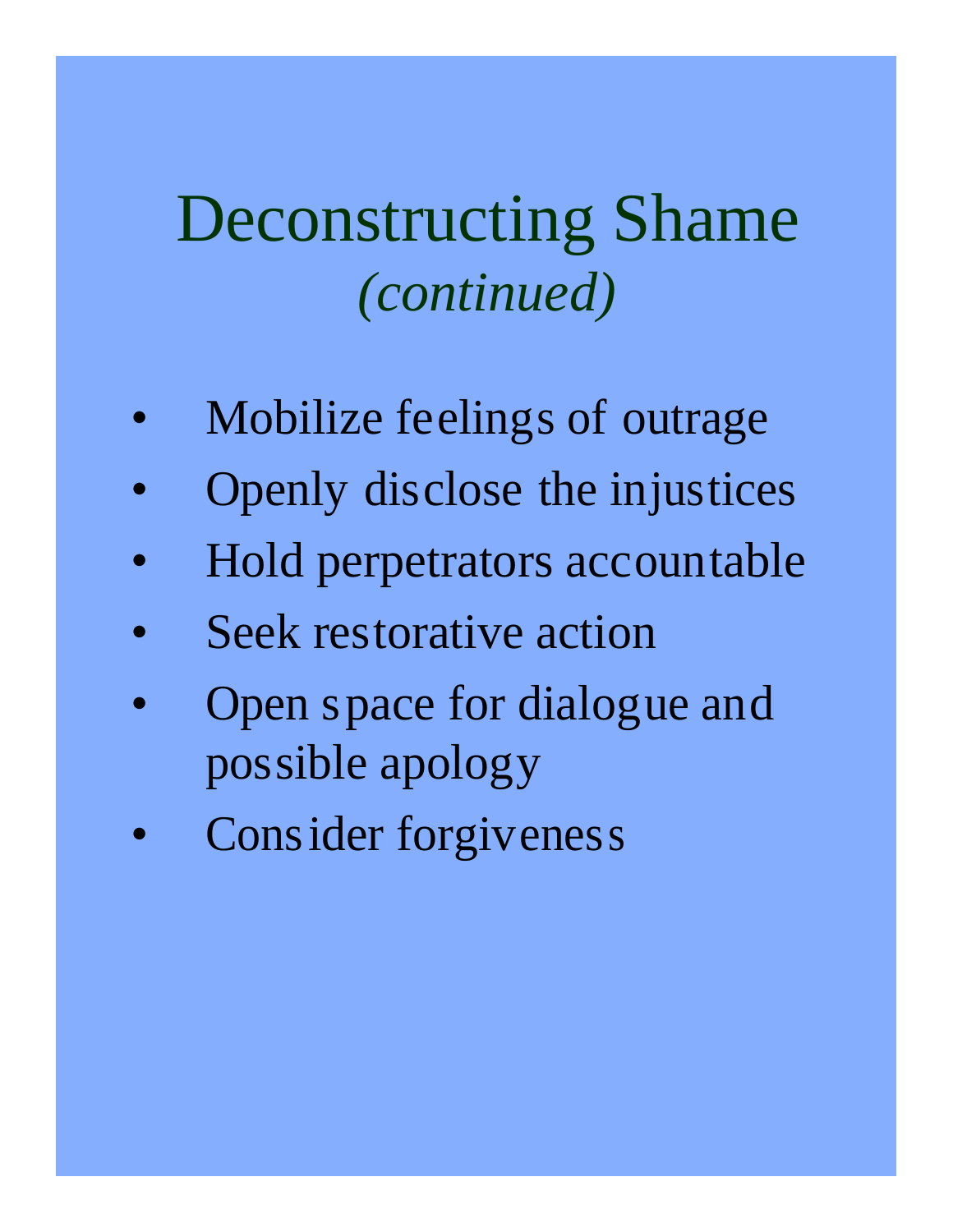### Deconstructing Guilt

- Identify and acknowledge having made mistakes
- Express regret and remorse
- Offer genuine apologies
- Take restorative action
- Seek forgiveness and reconciliation
- Share one's learning with others